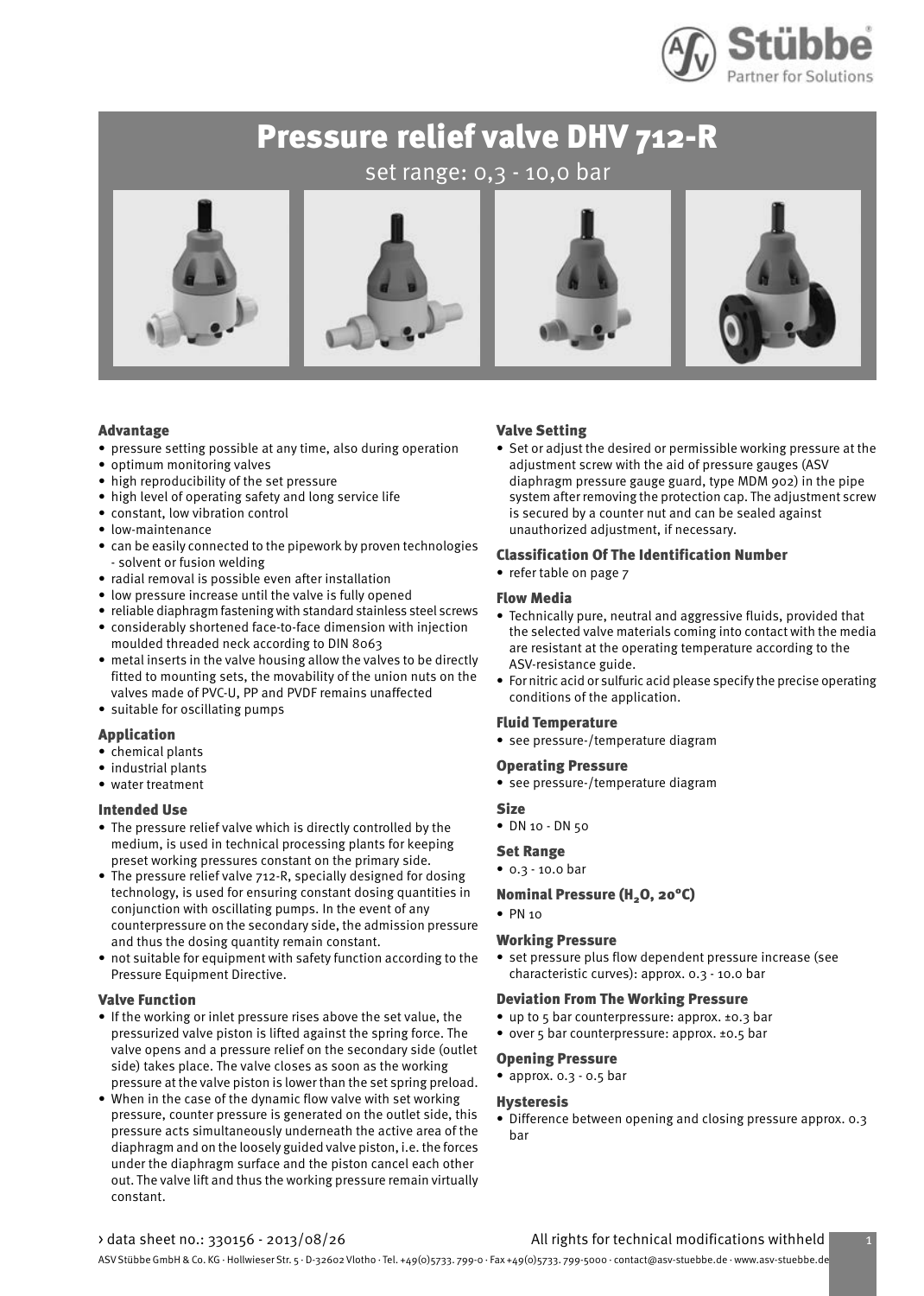

#### Valve Body

- PVC-U
- PP
- PVDF
- PTFE carbon fibre reinforced
- stainless steel 1.4571 (V4A)

#### Bonnet

• PP, glass fibre reinforced

#### Piston

- PVC-U
- PP
- PVDF
- PTFE piston for the media to permeation (penetration) tilt (such as HF, HCl, HNO3).

### Sealing

- FPM
- PTFE
- EPDM

#### Diaphragm

- PTFE (EPDM diaphragm with PTFE coating on the surfaces coming into contact with the medium)
- PTFE membrane with ECTFE film for media (such as HF, HCl, HNO3) for the permeation (penetration) tilt.

#### Screws

• stainless steel (1.4301)

#### Actuation

• medium controlled

#### Connection

• refer comments on the identification numbers

#### Flow Direction

• always in the direction of the arrow

#### Mounting Position

• as required

#### Fastening

• via threaded inserts (metal inserts) in the valve body

#### Colour

- valve body: PVC-U, grey, RAL 7011
- valve body: PP, grey, RAL 7032
- valve body: PVDF, opaque, yellowish-white
- bonnet: orange, RAL 2004
- valve body: PTFE, black
- valve body: stainless steel, unpainted

#### Pressure Gauge Connection

• see page 14 »version with threaded holes for pressure gauge mounting«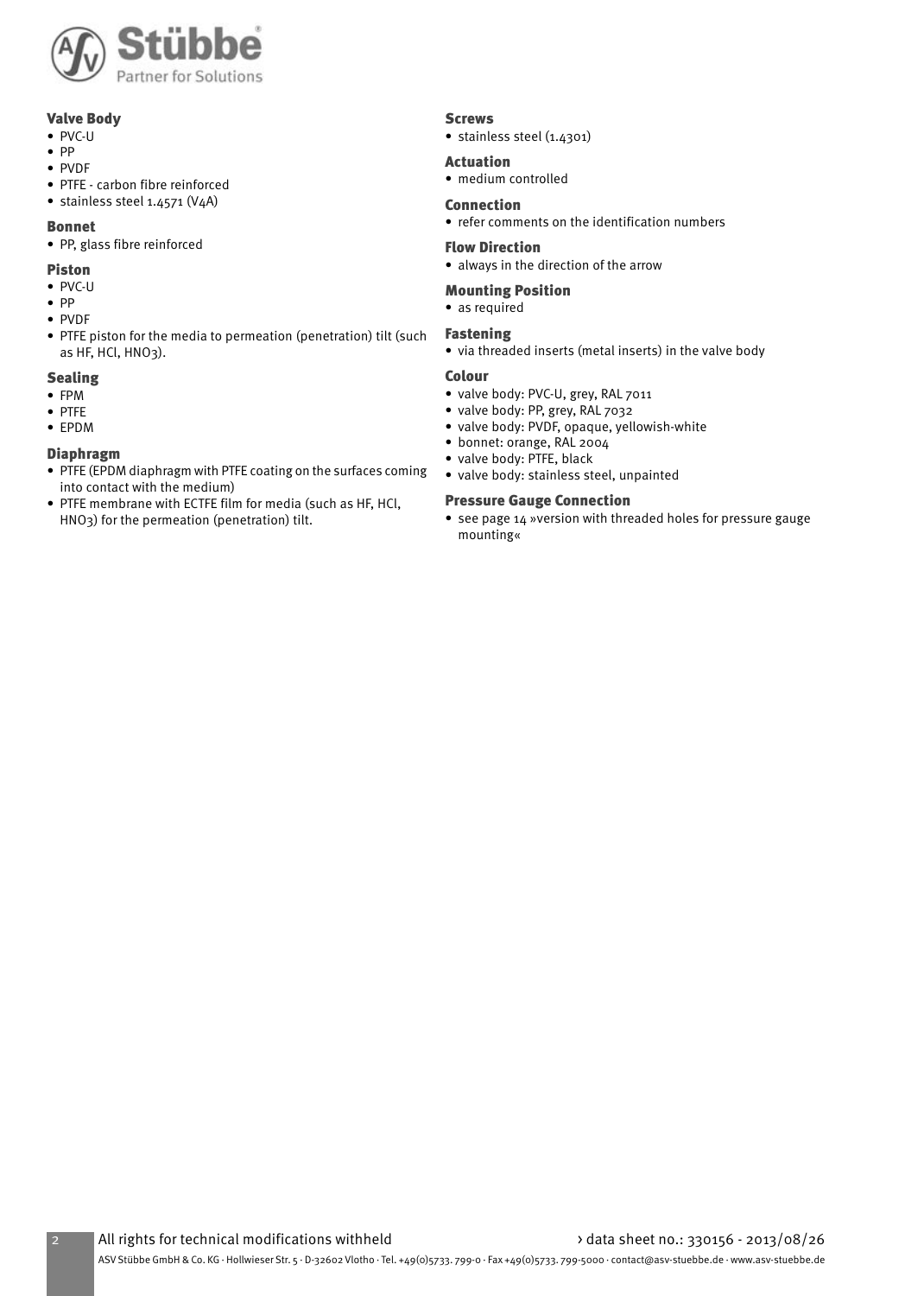

#### Pressure/temperature diagram



#### $P =$  operating pressure

#### $T = temperature$

The pressure/temperature limits are applicable for the stated nominal pressures and a computed operating life factor of 25 years. These are standard values for harmless media (DIN 2403), to which the valve material is resistant.

For other media please refer to the ASV resistance guide. The durability of wear parts depends on the operating conditions of the application.

For temperatures below 0°C (PP < +10°C) please specify the precise operating conditions of the application.

The rated pressure depends on the valve size and material. For the corresponding rated pressure value of the valve, please refer to the »Order table«.

#### Pressure/temperature diagram



 $P =$  operating pressure

 $T = temperature$ 

The pressure/temperature limits are applicable for the stated nominal pressures and a computed operating life factor of 25 years. These are standard values for harmless media (DIN 2403), to which the valve material is resistant.

For other media please refer to the ASV resistance guide. The durability of wear parts depends on the operating conditions of the application.

For temperatures below 0°C (PP < +10°C) please specify the precise operating conditions of the application.

The rated pressure depends on the valve size and material. For the corresponding rated pressure value of the valve, please refer to the »Order table«.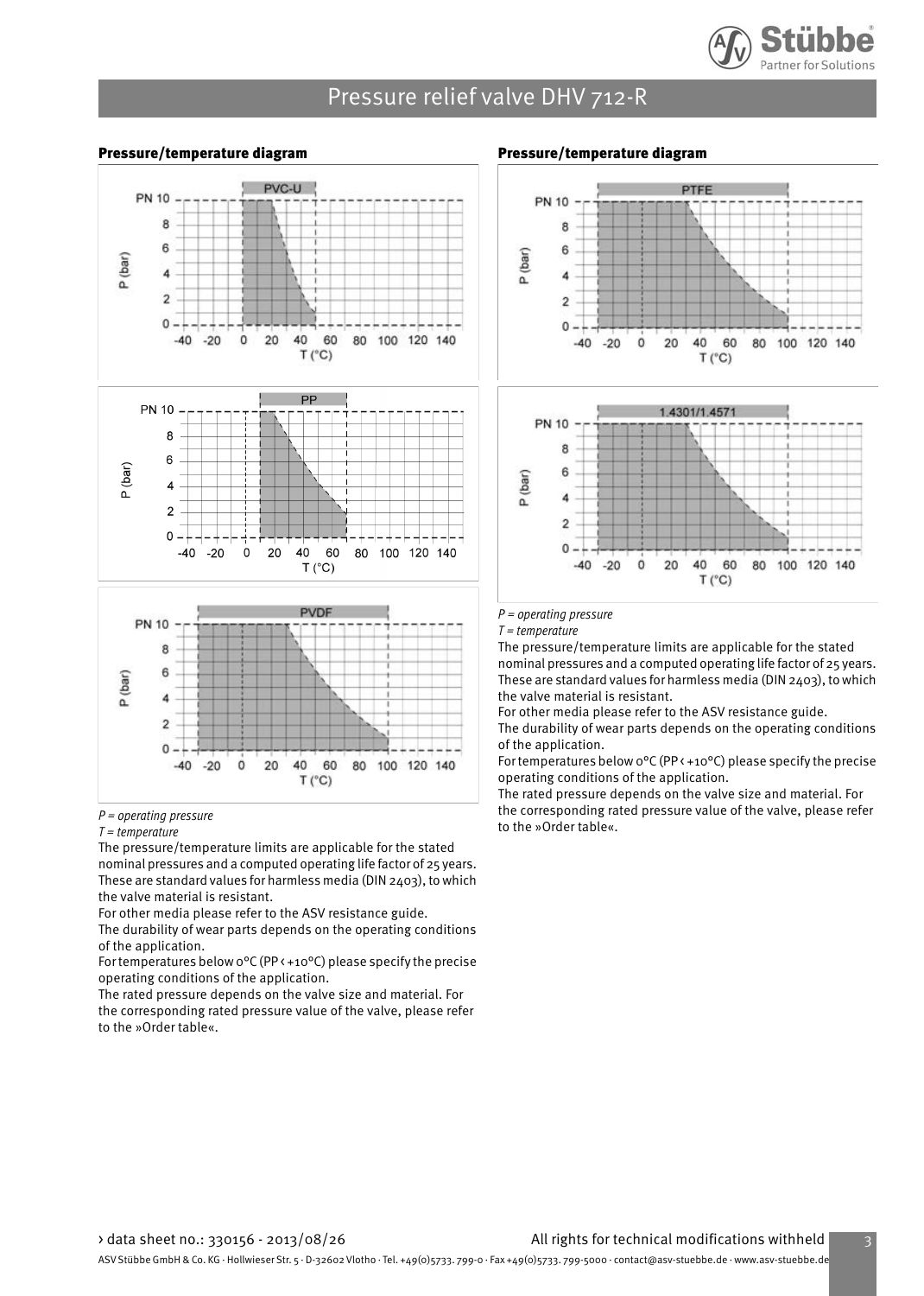

#### Pressure loss curve (standard values for  $H<sub>2</sub>O$ , 20°C)





#### $Q = flow$

pressure loss and k<sub>v</sub> value

The diagram shows the pressure loss ∆P in relation to the flow Q. Conversion aid:

 $c_v = k_v \times 0.07$ ;  $f_v = k_v \times 0.0585$ 

#### Units:

k<sub>v</sub> [l/min]; c<sub>v</sub> [gal/min] US; f<sub>v</sub> [gal/min] GB

#### Pressure loss curve (standard values for  $H<sub>2</sub>O$ , 20°C)



*∆*P = pressure loss

#### $Q = flow$ pressure loss and  $k_v$  value

The diagram shows the pressure loss ∆P in relation to the flow Q.

Conversion aid:

#### $c_v = k_v \times 0.07$ ;  $f_v = k_v \times 0.0585$

Units: k<sub>v</sub> [l/min]; c<sub>v</sub> [gal/min] US; f<sub>v</sub> [gal/min] GB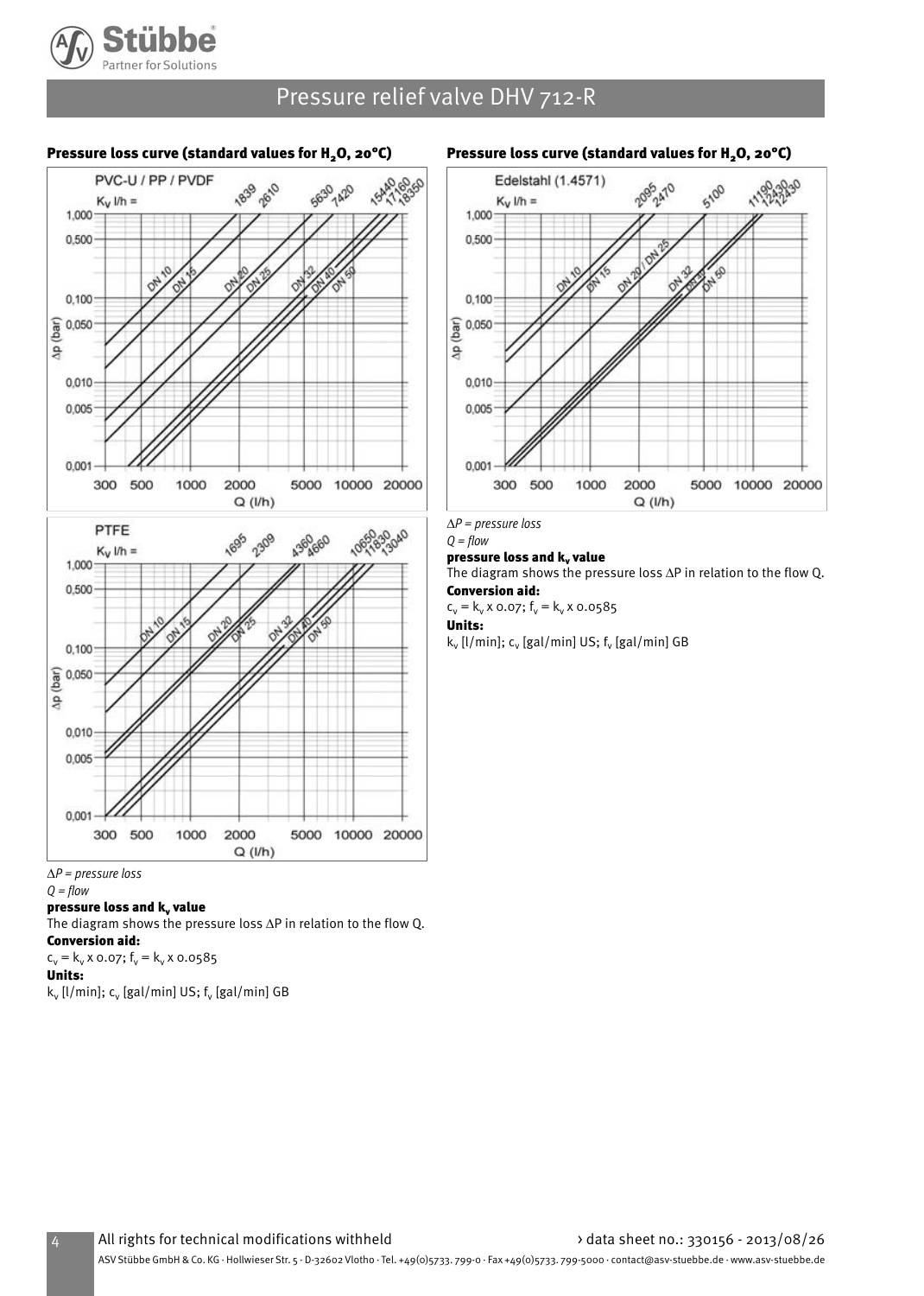

#### Operating behaviour



pE = set Pressure  $pA = working pressure$ pÖ = opening pressure pS = closing pressure  $p\ddot{o}$  -  $pS$  = hystersis pE - pA = flow dependent pressure reduction  $Q = flow$ 

#### Sectional drawing DHV 712-R



- $A = primary side$
- $B =$  secondary side
- $1$  = protection cap
- 2 = adjustment screw
- 3 = counter nut
- 4 = piston
- 5= diaphragm
- $6$  = flat sealing ring
- $7$  = valve seat

DHV 712-R with pressure gauge



The pressure relief valve can be factory fitted with a pressure gauge for neutral media. The resistance of the pressure gauge material has to be taken into consideration for other media.

#### > data sheet no.: 330156 - 2013/08/26 All rights for technical modifications withheld 5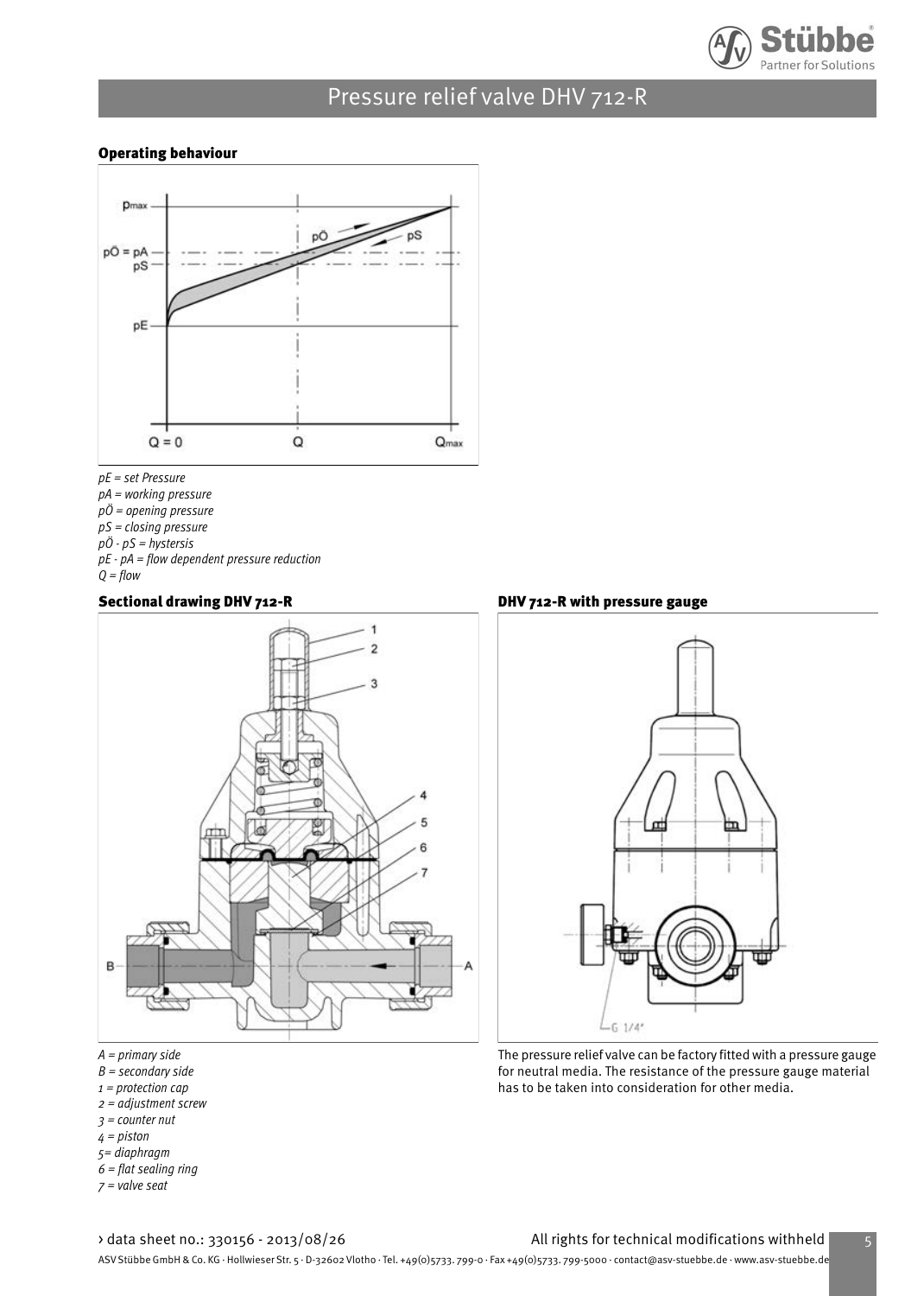

#### Applications for Pressure Relief Valve

Example 1: Constant system pressure

#### Applications for Pressure Relief Valve

Example 3: Pressure relief valve as backflow preventer



- $X =$  valve opens
- $Y = value closed$
- pA = working pressure
- $pP = pump$  pressure
- pÖ = opening pressure

#### Applications for Pressure Relief Valve

Example 2: Consumer 1 and/or 2 opens, pressure relief valve closes



- $X =$  valve opens  $Y = value closed$ pA = working pressure
- $pP = pump$  pressure pÖ = opening pressure
- 



- $X =$  valve opens
- $Y = value closed$
- pmax = max. pressure
- $pP = pump$  pressure
- $p\ddot{o}$  = opening pressure

#### Applications for Pressure Relief Valve

Example 4: Pressure relief valve as overflow valve:The container pressure or system must not exceed the max. pressure value



 $X = value$  opens Y = valve closed pA = working pressure pP = pump pressure  $p\ddot{o}$  = opening pressure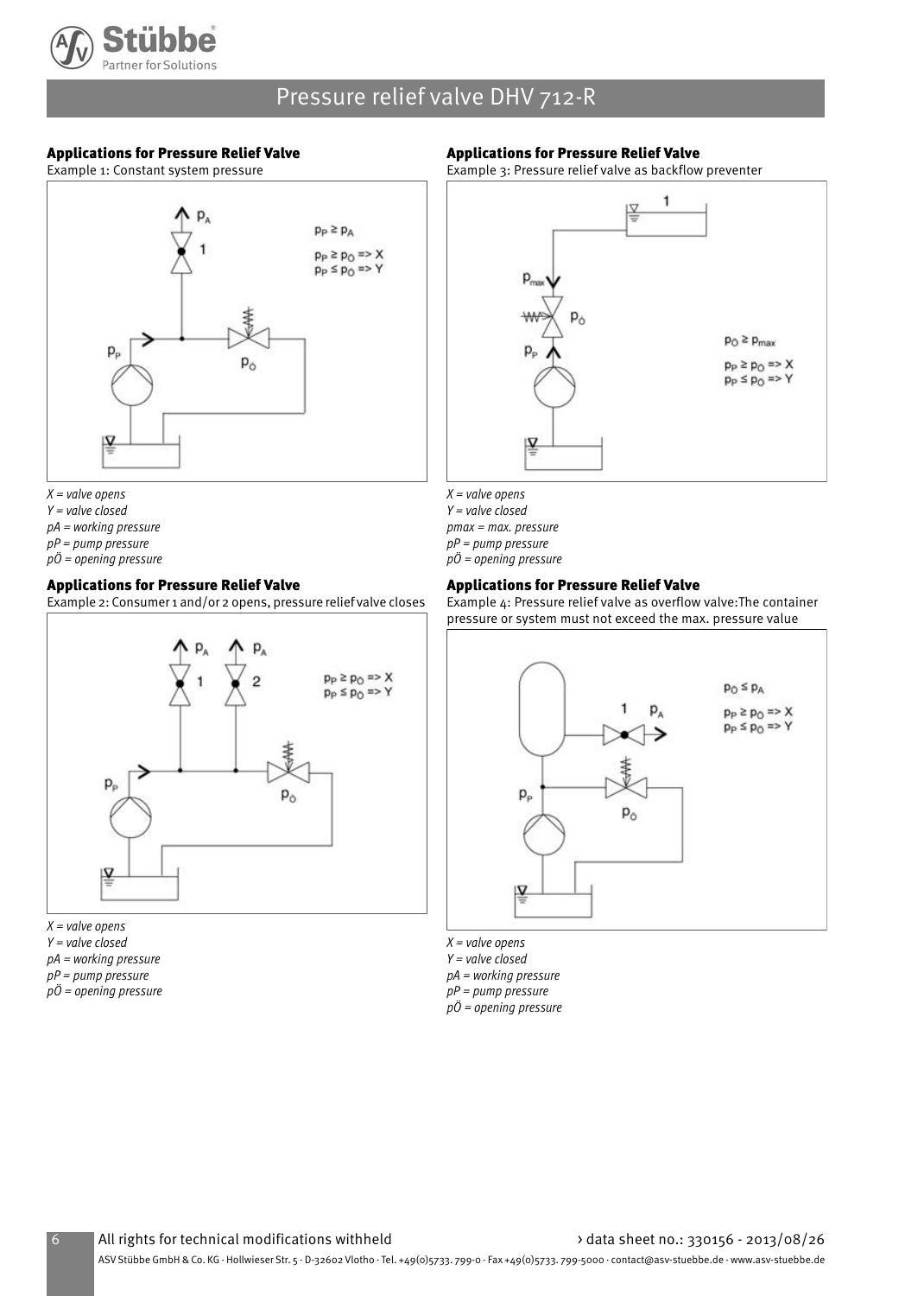

#### Malfunctions, possible causes, rectification

| Malfunction:                               | Cause:                                                                                   | Rectification:                                                                         |
|--------------------------------------------|------------------------------------------------------------------------------------------|----------------------------------------------------------------------------------------|
| Valve leaking at the diaphragm.            | Insufficient contact pressure<br>(membrane fastening).                                   | Tighten the connecting screws.                                                         |
| Pressure falls below the set value.        | Valve seat/seat seal defective.                                                          | Check piston and/or valve seat and replace,<br>if necessary.                           |
| Pressure exceeds the set value.            | The piston guide sticking, possible due to soiling.<br>Valve fitted the wrong way round. | Clean valve.<br>Turn the valve around.<br>observe the arrow for the direction of flow. |
| Medium leakage at the adjustment<br>screw. | Diaphragm defective.                                                                     | Replace diaphragm.                                                                     |

#### Maintenance note

Screw tightening torque (Nm)

| $d$ (mm)        | 16 | 20 | 25 | 32 <sup>2</sup> | 40 | 50 |  |
|-----------------|----|----|----|-----------------|----|----|--|
| Md (Nm) 4,5 4,5 |    |    | 6  |                 |    |    |  |

The specified values apply to lubricated screws.

Check the tightening torque of the body screws at certain intervals in case of setting of the diaphragms and/or temperature fluctuations.

#### Ident code

Settingrange and option



A = standard ident no. (6 digits)

 $B =$  ident code for settingrange

- $C =$  ident code for »washed free of silicone«
- a = ident code »0« not washed free of silicone b = Ident code »1« washed free of silicone

example  $c$  = ident no. / setting =  $0.5$  bar / not washed free of silicone example  $d$  = ident no. / setting = 1,1 bar / not washed free of silicone

example  $e =$  ident no. / setting = 10 bar / washed free of silicone

#### Operating note

Safe operation of the valve can only be ensured if it is properly installed, operated, serviced or repaired by qualified personnel according to its intended use while observing the accident prevention regulations, safety regulations, relevant standards, directives/technical regulations or codes of practice such as e.g. DIN, DIN EN, DIN ISO and DVS\*. \*DVS = German Welding Society The intended use includes adhering to specified limit values for pressure and temperature, as well as checking the resistance. This requires all components coming into contact with the medium to be "resistant" in accordance with the ASV resistance guide. Pressure gauge version

If the valve body is equipped with a pressure gauge, do not tighten the pressure gauge with more than max. 3 Nm.

Please take into account that the material PTFE is classified as resistant against many media, however, PTFE is not diffusion tight when used as a film, e.g. for the ASV membranes. Please contact us for limit cases (nitric acid or sulfuric acid).

#### > data sheet no.: 330156 - 2013/08/26 All rights for technical modifications withheld 7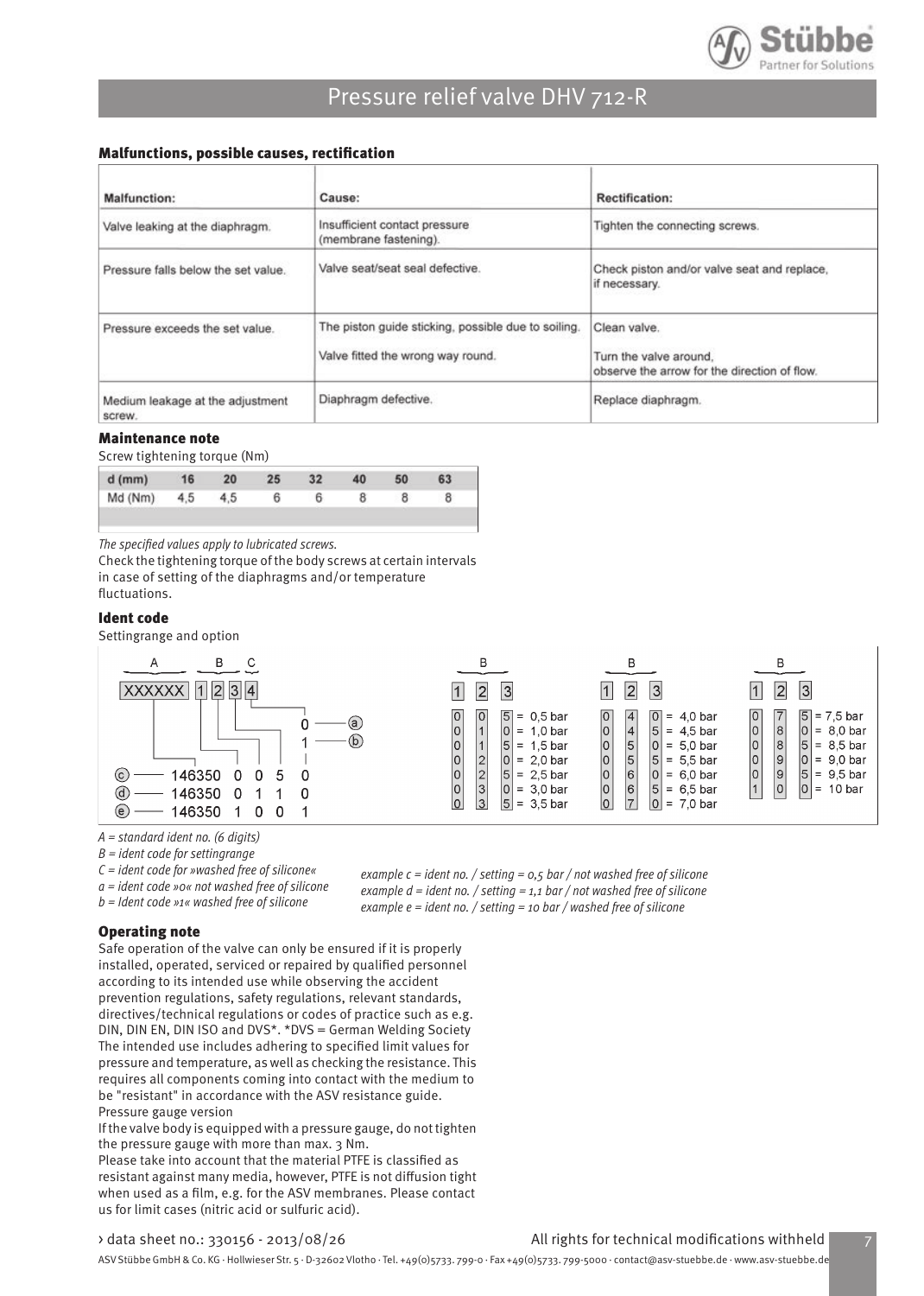



#### body PVC-U

| size                   | d(mm)      | 16        | 20          | 25              | 32          | 40      | 50      | 63          |
|------------------------|------------|-----------|-------------|-----------------|-------------|---------|---------|-------------|
| pressure range         | DN(mm)     | 10        | 15          | 20              | 25          | 32      | 40      | 50          |
|                        | DN(inch)   | 3/8       | 1/2         | 3/4             | $\mathbf 1$ | 11/4    | 11/2    | $\mathbf 2$ |
|                        | PN(bar)    | 10        | $10\,$      | 10 <sup>1</sup> | 10          | 10      | 10      | 10          |
| Connection             | sealing    | ident No. |             |                 |             |         |         |             |
| PVC-U                  | EPDM       | 146350    | 146351      | 146352          | 146353      | 146354  | 146355  | 146356      |
| socket end DIN ISO     | <b>FPM</b> | 146366    | 146367      | 146368          | 146369      | 146370  | 146371  | 146372      |
|                        | weight     | 0.80 kg   | 0.85 kg     | 1.86 kg         | 1.90 kg     | 5.00 kg | 5.10 kg | 5.20 kg     |
| PVC-U                  | EPDM       | 146494    | 146495      | 146496          | 146497      | 146498  | 146499  | 146500      |
| spigot end FIX DIN     | <b>FPM</b> | 146510    | 146511      | 146512          | 146513      | 146514  | 146515  | 146516      |
| IS <sub>0</sub>        | weight     | 0.80 kg   | $0.85$ $kg$ | 1.86 kg         | 1.90 kg     | 5.00 kg | 5.10 kg | 5.20 kg     |
| PVC-U                  | EPDM       | 146382    | 146383      | 146384          | 146385      | 146386  | 146387  | 146388      |
| socket end ANSI        | <b>FPM</b> | 146398    | 146399      | 146400          | 146401      | 146402  | 146403  | 146404      |
|                        | weight     | 0.80 kg   | 0.85 kg     | 1.86 kg         | 1.90 kg     | 5.00 kg | 5.10 kg | 5.20 kg     |
| PVC-U<br>socket end BS | EPDM       | 146414    | 146415      | 146416          | 146417      | 146418  | 146419  | 146420      |
|                        | <b>FPM</b> | 146422    | 146423      | 146424          | 146425      | 146426  | 146427  | 146428      |
|                        | weight     | 0.80 kg   | 0.85 kg     | 1.86 kg         | 1.90 kg     | 5.00 kg | 5.10 kg | 5.20 kg     |
| PVC-U                  | EPDM       | 146430    | 146431      | 146432          | 146433      | 146434  | 146435  | 146436      |
| socket end IIS         | <b>FPM</b> | 146438    | 146439      | 146440          | 146441      | 146442  | 146443  | 146444      |
|                        | weight     | 0.80 kg   | 0.85 kg     | 1.86 kg         | 1.90 kg     | 5.00 kg | 5.10 kg | 5.20 kg     |
| PVC-U                  | EPDM       | 146446    | 146447      | 146448          | 146449      | 146450  | 146451  | 146452      |
| threaded sockets Rp    | FPM        | 146454    | 146455      | 146456          | 146457      | 146458  | 146459  | 146460      |
|                        | weight     | 0.80 kg   | 0.85 kg     | 1.86 kg         | 1.90 kg     | 5.00 kg | 5.10 kg | 5.20 kg     |
| A <sub>4</sub> 1.4571  | EPDM       | 146478    | 146479      | 146480          | 146481      | 146482  | 146483  | 146484      |
| threaded sockets Rp    | FPM        | 146486    | 146487      | 146488          | 146489      | 146490  | 146491  | 146492      |
|                        | weight     | 0.85 kg   | 0.94 kg     | 2.00 kg         | 2.09 kg     | 5.41 kg | 5.61 kg | 6.11 kg     |
| PF                     | EPDM       |           | 146463      | 146464          | 146465      | 146466  | 146467  | 146468      |
| spigot end DIN ISO     | <b>FPM</b> |           | 146471      | 146472          | 146473      | 146474  | 146475  | 146476      |
|                        | weight     |           | $0.85$ $kg$ | 1.86 kg         | 1.90 kg     | 5.00 kg | 5.10 kg | 5.20 kg     |
| <b>GFR</b>             | EPDM       |           | 146526      | 146527          | 146528      | 146529  | 146530  | 146531      |
| flange DIN EN 1092     | FPM        |           | 146540      | 146541          | 146542      | 146543  | 146544  | 146545      |
|                        | weight     |           | 1.06 kg     | 2.16 kg         | 2.28 kg     | 5.66 kg | 5.85 kg | 6.21 kg     |
| PP / steel             | EPDM       |           | 146554      | 146555          | 146556      | 146557  | 146558  | 146559      |
| flange ANSI            | <b>FPM</b> |           | 146568      | 146569          | 146570      | 146571  | 146572  | 146573      |
|                        | weight     |           | 1.33 kg     | 2.46 kg         | 2.81 kg     | 6.10 kg | 6.32 kg | 7.00 kg     |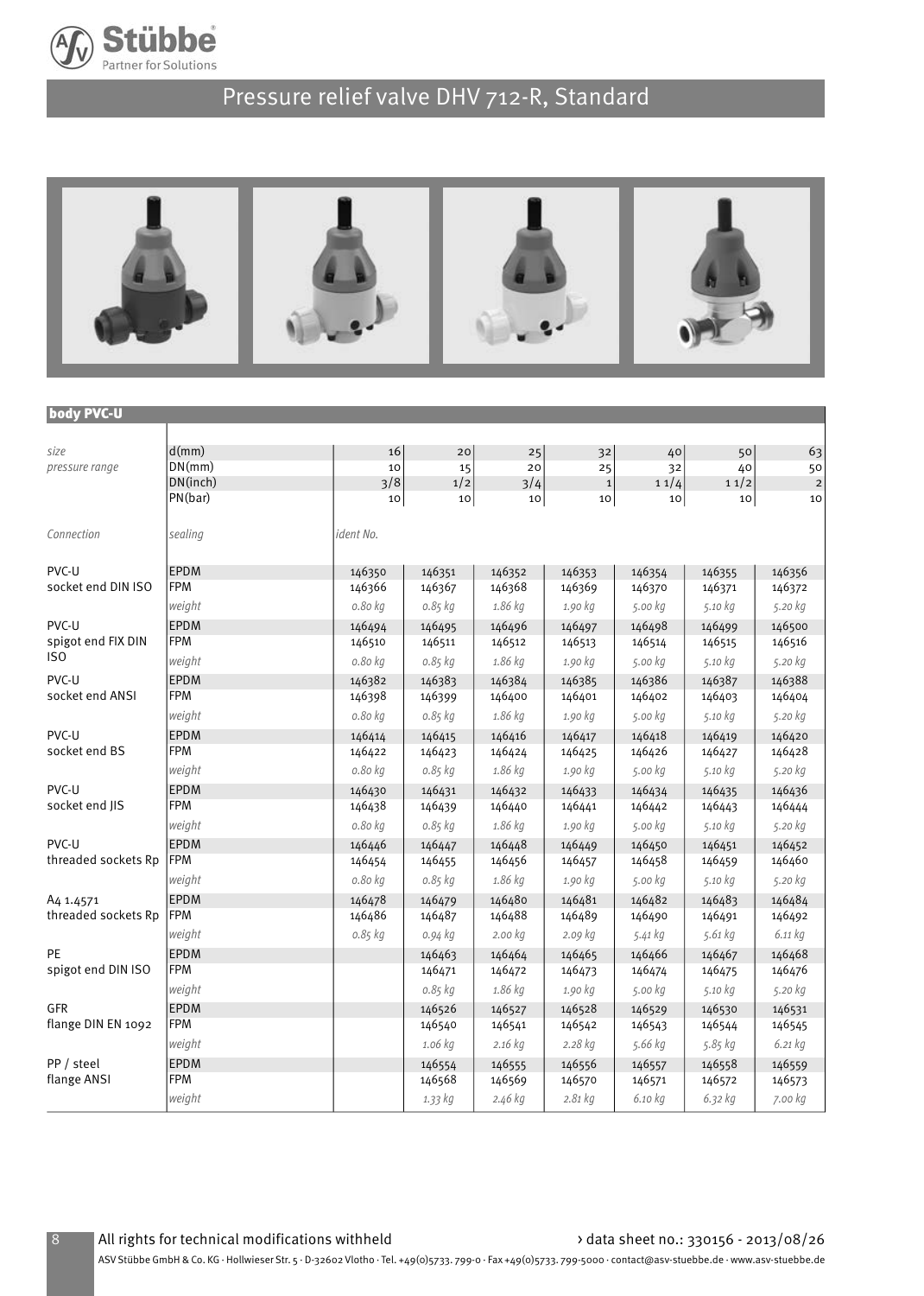



| <b>body PP</b>      |             |           |         |             |             |         |         |                |
|---------------------|-------------|-----------|---------|-------------|-------------|---------|---------|----------------|
|                     |             |           |         |             |             |         |         |                |
| size                | d(mm)       | 16        | 20      | 25          | 32          | 40      | 50      | 63             |
| pressure range      | DN(mm)      | 10        | 15      | 20          | 25          | 32      | 40      | 50             |
|                     | DN(inch)    | 3/8       | 1/2     | 3/4         | $\mathbf 1$ | 11/4    | 11/2    | $\overline{c}$ |
|                     | PN(bar)     | 10        | 10      | 10          | 10          | 10      | 10      | 10             |
| Connection          | sealing     | ident No. |         |             |             |         |         |                |
| PP                  | <b>EPDM</b> | 146582    | 146583  | 146584      | 146585      | 146586  | 146587  | 146588         |
| socket end DIN ISO  | <b>FPM</b>  | 146590    | 146591  | 146592      | 146593      | 146594  | 146595  | 146596         |
|                     | weight      | $0.67$ kg | 0.72 kg | $1.57$ $kg$ | 1.61 kg     | 4.10 kg | 4.18 kg | 4.28 kg        |
| PP                  | <b>EPDM</b> |           | 146612  | 146613      | 146614      | 146615  | 146616  | 146617         |
| spigot end DIN ISO  | <b>FPM</b>  |           | 146619  | 146620      | 146621      | 146622  | 146623  | 146624         |
|                     | weight      |           | 0.72 kg | $1.57$ $kg$ | 1.61 kg     | 4.10 kg | 4.18 kg | 4.28 kg        |
| PP                  | <b>EPDM</b> | 146626    | 146627  | 146628      | 146629      | 146630  | 146631  | 146632         |
| spigot end FIX DIN  | <b>FPM</b>  | 146634    | 146635  | 146636      | 146637      | 146638  | 146639  | 146640         |
| IS <sub>0</sub>     | weight      | $0.67$ kg | 0.72 kg | 1.57 kg     | 1.61 kg     | 4.10 kg | 4.18 kg | 4.28 kg        |
| GFR                 | <b>EPDM</b> |           | 146642  | 146643      | 146644      | 146645  | 146646  | 146647         |
| flange DIN EN 1092  | <b>FPM</b>  |           | 146649  | 146650      | 146651      | 146652  | 146653  | 146654         |
|                     | weight      |           | 0.94 kg | 1.89 kg     | $2.02$ $kg$ | 4.69 kg | 4.94 kg | 5.28 kg        |
| PP / steel          | <b>EPDM</b> |           | 146656  | 146657      | 146658      | 146659  | 146660  | 146661         |
| flange ANSI         | <b>FPM</b>  |           | 146663  | 146664      | 146665      | 146666  | 146667  | 146668         |
|                     | weight      |           | 1.20 kg | 2.20 kg     | 2.55 kg     | 5.22 kg | 5.42 kg | 6.07 kg        |
| PP                  | EPDM        |           | 146598  | 146599      | 146600      | 146601  | 146602  | 146603         |
| threaded sockets Rp | <b>FPM</b>  |           | 146605  | 146606      | 146607      | 146608  | 146609  | 146610         |
|                     | weight      |           | 0.72 kg | 1.57 kg     | $1.61$ kg   | 4.10 kg | 4.18 kg | 4.28 kg        |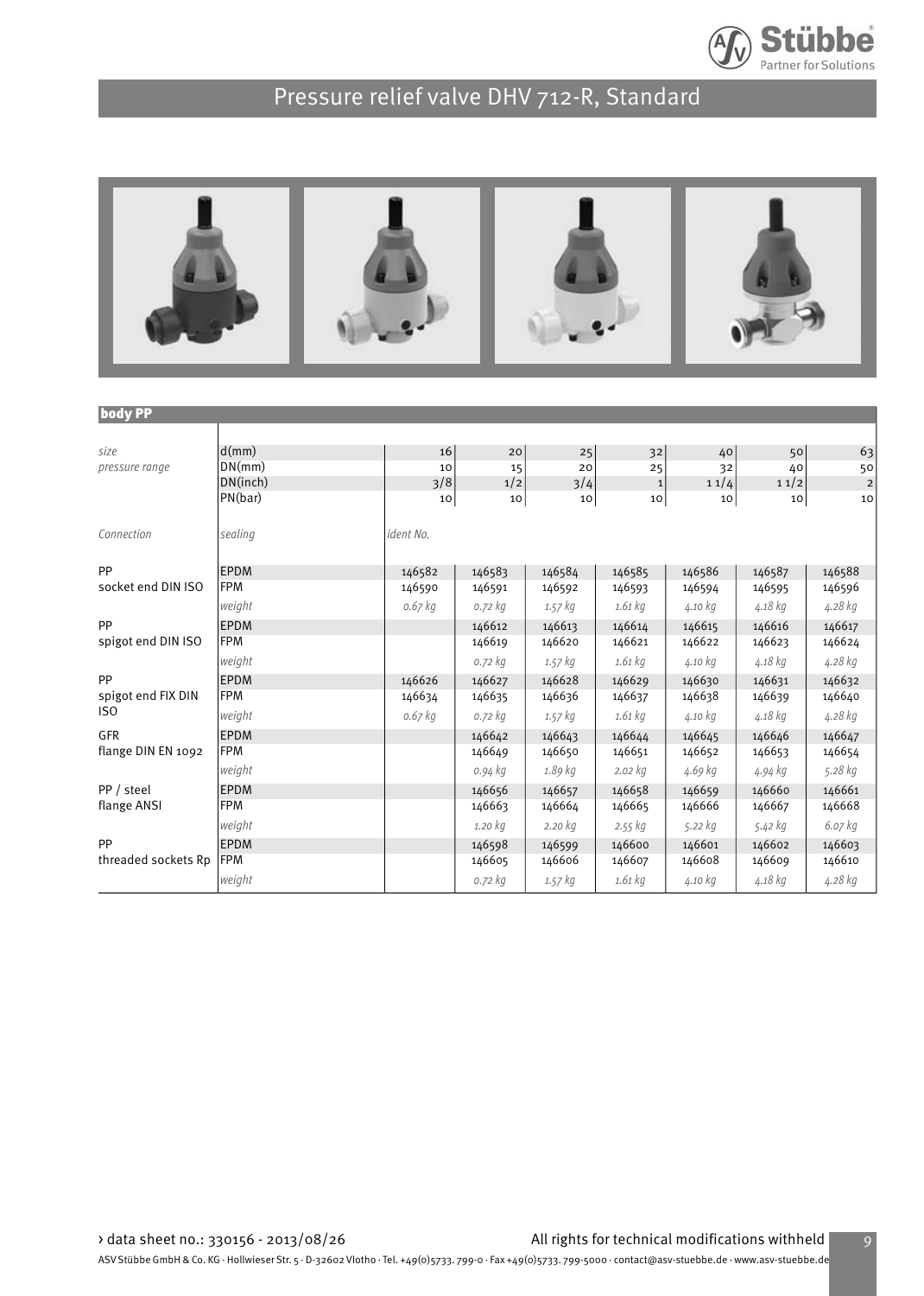



#### body PVDF

| size                       | d(mm)      | 16        | 20        | 25          | 32           | 40      | 50              | 63                      |
|----------------------------|------------|-----------|-----------|-------------|--------------|---------|-----------------|-------------------------|
| pressure range             | DN(mm)     | 10        | 15        | 20          | 25           | 32      | 40              | 50                      |
|                            | DN(inch)   | 3/8       | 1/2       | 3/4         | $\mathbf{1}$ | 11/4    | 11/2            | $\overline{\mathbf{c}}$ |
|                            | PN(bar)    | 10        | 10        | 10          | 10           | 10      | 10 <sup>1</sup> | 10                      |
| Connection                 | sealing    | ident No. |           |             |              |         |                 |                         |
| <b>PVDF</b>                | <b>FPM</b> | 146670    | 146671    | 146672      | 146673       | 146674  | 146675          | 146676                  |
| socket end DIN ISO         | weight     | $1.02$ kg | $1.07$ kg | 2.11 kg     | $2.15$ kg    | 5.45 kg | 5.55 kg         | 5.65 kg                 |
| <b>PVDF</b>                | <b>FPM</b> |           | 146686    | 146687      | 146688       | 146689  | 146690          | 146691                  |
| spigot end DIN ISO         | weight     |           | 1.07 kg   | 2.11 kg     | 2.15 kg      | 5.45 kg | 5.55 kg         | 5.65 kg                 |
| <b>PVDF</b>                | <b>FPM</b> | 146700    | 146701    | 146702      | 146703       | 146704  | 146705          | 146706                  |
| spigot end FIX DIN<br>ISO. | weight     | $1.07$ kg | $1.07$ kg | 2.11 kg     | $2.15$ kg    | 5.45 kg | 5.55 kg         | 5.65 kg                 |
| PP / steel                 | <b>FPM</b> |           | 146730    | 146731      | 146732       | 146733  | 146734          | 146735                  |
| flange ANSI                | weight     |           | 1.58 kg   | 2.78 kg     | 3.15 kg      | 6.67 kg | 6.84 kg         | 7.61 kg                 |
| PP / steel                 | <b>FPM</b> |           | 146716    | 146717      | 146718       | 146719  | 146720          | 146721                  |
| flange DIN EN 1092         | weight     |           | $1.61$ kg | $2.85$ $kg$ | 3.21 kg      | 6.99 kg | 7.35 kg         | 7.78 kg                 |

| <b>body PTFE</b>          |                             |                     |                 |                 |           |            |                  |                 |
|---------------------------|-----------------------------|---------------------|-----------------|-----------------|-----------|------------|------------------|-----------------|
| size<br>pressure range    | d(mm)<br>DN(mm)<br>DN(inch) | 16<br>10<br>3/8     | 20<br>15<br>1/2 | 25<br>20<br>3/4 | 32<br>25  | 40<br>32   | 50<br>40<br>11/2 | 63<br>50<br>2   |
|                           | PN(bar)                     | 10                  | 10 <sub>1</sub> | 10              | 10        | 11/4<br>10 | 10 <sub>1</sub>  | 10 <sup>1</sup> |
| Connection<br><b>PTFE</b> | sealing<br><b>PTFE</b>      | ident No.<br>120711 | 120712          | 120713          | 120714    | 120715     | 120716           | 120717          |
| threaded neck G           |                             | 1.00 kg             | 1.00 kg         | 2.20 kg         | $2.20$ kg | 5.80 kg    | 5.80 kg          | 5.80 kg         |

| body A4 1.4571                           |             |                   |                   |                   |                   |                    |                    |                    |
|------------------------------------------|-------------|-------------------|-------------------|-------------------|-------------------|--------------------|--------------------|--------------------|
| size                                     | d(mm)       | 16                |                   |                   |                   |                    |                    |                    |
| pressure range                           | DN(mm)      | 10                | 20<br>15          | 25<br>20          | 32<br>25          | 40<br>32           | 50<br>40           | 63<br>50           |
|                                          | DN(inch)    | 3/8               | 1/2               | 3/4               |                   | 11/4               | 11/2               | 2                  |
|                                          | PN(bar)     | 10                | 10                | 10                | 10                | 10                 | 10                 | 10 <sup>1</sup>    |
| Connection                               | sealing     | ident No.         |                   |                   |                   |                    |                    |                    |
| A <sub>4</sub> 1.4571<br>threaded neck G | <b>PTFE</b> | 120705<br>2.00 kg | 120706<br>2.20 kg | 120704<br>4.60 kg | 120707<br>4.60 kg | 120708<br>12.80 kg | 120709<br>12.80 kg | 120710<br>14.28 kg |

#### 10 All rights for technical modifications withheld  $\overrightarrow{a}$  data sheet no.: 330156 - 2013/08/26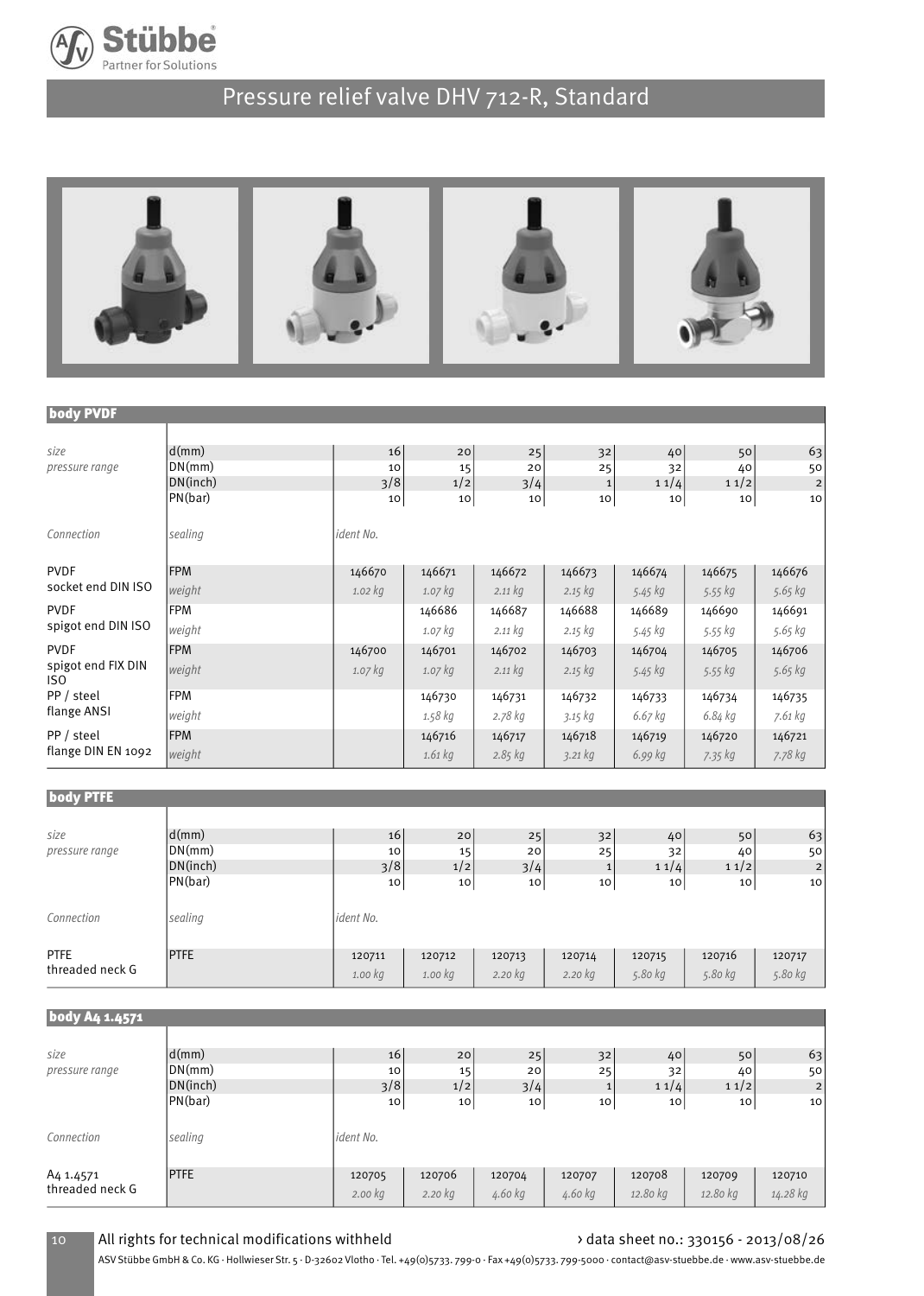

dimensions









| $d$ (mm)                                 |                     | 16            | 20           | 25    | 32          | 40    | 50    | 63             |
|------------------------------------------|---------------------|---------------|--------------|-------|-------------|-------|-------|----------------|
| $DN$ (mm)                                |                     | 10            | 15           | 20    | 25          | 32    | 40    | 50             |
| DN (Zoll)                                |                     | 3/8           | 1/2          | 3/4   | $\mathbf 1$ | 11/4  | 11/2  | $\overline{c}$ |
| Maße<br>dimensions                       |                     |               |              |       |             |       |       |                |
|                                          | d                   |               |              |       |             |       |       |                |
|                                          | M                   | 16,0          | 20,0         | 25,0  | 32,0        | 40,0  | 50,0  | 63,0           |
|                                          | G                   | 6,0           | 6,0          | 6,0   | 6,0         | 8,0   | 8,0   | 8,0            |
|                                          |                     | 3/4           | $\mathbf{1}$ | 11/4  | 11/2        | 2     | 21/4  | 23/4           |
| 1.4571<br>PP                             | h                   | 20,0          | 20,0         | 25,0  | 25,0        | 37,0  | 37,0  | 37,0           |
|                                          | h                   | 25,0          | 25,0         | 38,0  | 38,0        | 56,0  | 56,0  | 56,0           |
| <b>PTFE</b>                              | h                   | 20,0          | 20,0         | 25,0  | 25,0        | 37,0  | 37,0  | 37,0           |
| PVC-U                                    | h                   | 25,0          | 25,0         | 38,0  | 38,0        | 56,0  | 56,0  | 56,0           |
| <b>PVDF</b>                              | h                   | 25,0          | 25,0         | 38,0  | 38,0        | 56,0  | 56,0  | 56,0           |
|                                          | L                   |               | 150,0        | 180,0 | 180,0       | 230,0 | 230,0 | 250,0          |
| PP                                       | L1                  |               | 228,0        | 264,0 | 270,0       | 331,0 | 338,0 | 343,0          |
| PE-Stutzen                               | L <sub>1</sub>      | $\frac{1}{2}$ | 310,0        | 340,0 | 340,0       | 395,0 | 395,0 | 395,0          |
| <b>PVDF</b>                              | L1                  |               | 225,0        | 261,0 | 267,0       | 321,0 | 327,0 | 333,0          |
| 1.4571                                   | L <sub>2</sub>      | 120,0         | 120,0        | 150,0 | 150,0       | 205,0 | 205,0 | 205,0          |
| PP                                       | L <sub>2</sub>      | 120,0         | 120,0        | 150,0 | 150,0       | 204,0 | 204,0 | 204,0          |
| <b>PTFE</b>                              | L <sub>2</sub>      | 120,0         | 120,0        | 150,0 | 150,0       | 205,0 | 205,0 | 205,0          |
| PVC-U                                    | L2                  | 120,0         | 120,0        | 150,0 | 150,0       | 204,0 | 204,0 | 204,0          |
| <b>PVDF</b>                              | L <sub>2</sub>      | 120,0         | 120,0        | 150,0 | 150,0       | 204,0 | 204,0 | 204,0          |
| PP                                       | L3                  | 128,0         | 126,0        | 156,0 | 156,0       | 211,0 | 211,0 | 211,0          |
| PVC-U                                    | L <sub>3</sub>      | 126,0         | 126,0        | 156,0 | 156,0       | 211,0 | 211,0 | 211,0          |
| <b>PVDF</b>                              | L3                  | 127,0         | 125,0        | 156,0 | 156,0       | 209,0 | 209,0 | 209,0          |
| PVC-U                                    | L <sub>3</sub> ANSI | 126,0         | 126,0        | 156,0 | 156,0       | 211,0 | 211,0 | 211,0          |
| PVC-U                                    | L <sub>3</sub> JIS  | 132,0         | 128,0        | 160,0 | 159,0       | 211,0 | 211,0 |                |
| PVC-U                                    | L <sub>3</sub> BS   | 126,0         | 126,0        |       |             |       |       | 213,0          |
|                                          | L <sub>3</sub> Rp   |               |              | 156,0 | 156,0       | 211,0 | 211,0 | 211,0          |
| PVC-U/PP                                 |                     | 128,0         | 128,0        | 158,0 | 162,0       | 217,0 | 221,0 | 219,0          |
|                                          | Rp                  | 3/8           | 1/2          | 3/4   | $\mathbf 1$ | 11/4  | 11/2  | $\overline{c}$ |
|                                          | t                   | 14,0          | 16,0         | 19,0  | 22,0        | 26,0  | 31,0  | 38,0           |
| 1.4571                                   | Η                   | 173,0         | 173,0        | 201,0 | 201,0       | 261,0 | 261,0 | 261,0          |
| PP                                       | Η                   | 174,0         | 174,0        | 202,0 | 202,0       | 262,0 | 262,0 | 262,0          |
| <b>PTFE</b>                              | H                   | 173,0         | 173,0        | 201,0 | 201,0       | 261,0 | 261,0 | 261,0          |
| PVC-U                                    | Η                   | 174,0         | 174,0        | 202,0 | 202,0       | 262,0 | 262,0 | 262,0          |
| <b>PVDF</b>                              | H                   | 174,0         | 174,0        | 202,0 | 202,0       | 262,0 | 262,0 | 262,0          |
|                                          | L4                  | 144,0         | 144,0        | 174,0 | 174,0       | 224,0 | 224,0 | 244,0          |
| <b>GFK Flansch DIN</b><br><b>EN 1092</b> | $\mathsf b$         |               | 12,0         | 14,0  | 15,0        | 17,0  | 17,0  | 18,0           |
| PP/Stahl Flansch<br>ANSI                 | b                   |               | 13,0         | 13,0  | 16,0        | 16,0  | 18,0  | 18,0           |
| PP/Stahl Flansch<br>EN 1092              | $\sf b$             |               | 13,0         | 14,0  | 15,0        | 17,0  | 17,0  | 18,0           |
|                                          | Ν                   | 81,0          | 81,0         | 107,0 | 107,0       | 147,0 | 147,0 | 147,0          |
| 1.4571                                   | $\vee$              | 24            | 24           | 46    | 46          | 65    | 65    | 65             |
| PP                                       | $\vee$              | 40            | 40           | 46    | 46          | 65    | 65    | 65             |
| <b>PTFE</b>                              | $\sf V$             | 40            | 40           | 46    | 46          | 65    | 65    | 65             |
| PVC-U                                    | $\vee$              | 40            | 40           | 46    | 46          | 65    | 65    | 65             |
| <b>PVDF</b>                              | V                   | 40            | 40           | 46    | 46          | 65    | 65    | 65             |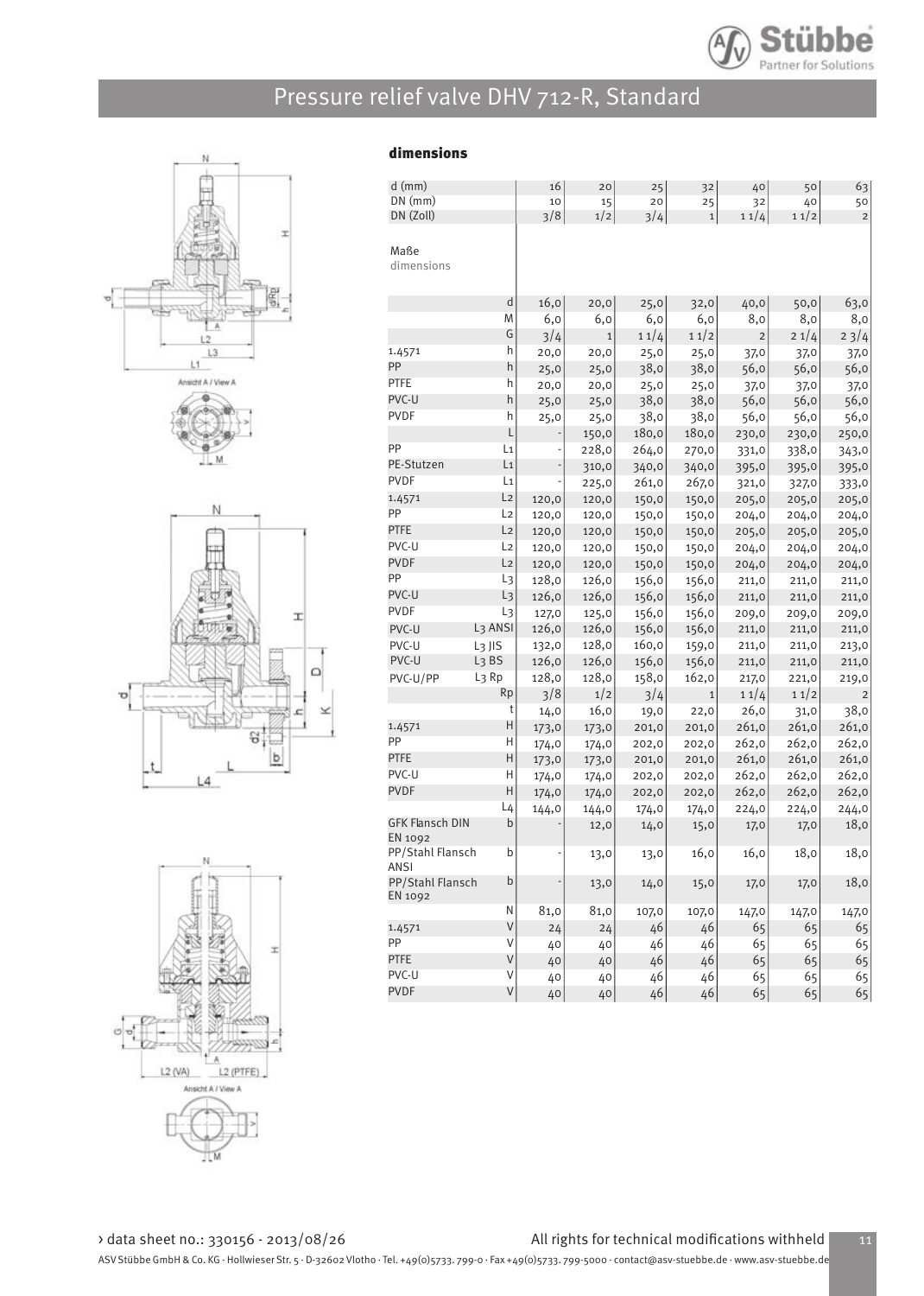

# Pressure relief valve DHV 712-R, Pressure gauge version



#### Version For Pressure Gauge Installation

• version with 2 x threaded hole G  $1/4$ " for pressure gauge connection

| body PVC-U                |             |           |             |           |              |         |                 |                         |
|---------------------------|-------------|-----------|-------------|-----------|--------------|---------|-----------------|-------------------------|
|                           |             |           |             |           |              |         |                 |                         |
| size                      | d(mm)       | 16        | 20          | 25        | 32           | 40      | 50              | 63                      |
| pressure range            | DN(mm)      | 10        | 15          | 20        | 25           | 32      | 40              | 50                      |
|                           | DN(inch)    | 3/8       | 1/2         | 3/4       | $\mathbf{1}$ | 11/4    | 11/2            | $\overline{\mathbf{c}}$ |
|                           | PN(bar)     | 10        | 10          | 10        | 10           | 10      | 10 <sub>1</sub> | 10                      |
| Connection                | sealing     | ident No. |             |           |              |         |                 |                         |
| PVC-U                     | <b>EPDM</b> | 146358    | 146359      | 146360    | 146361       | 146362  | 146363          | 146364                  |
| socket end DIN ISO        | weight      | 0.80 kg   | $0.85$ $kg$ | 1.86 kg   | 1.90 kg      | 5.00 kg | 5.10 kg         | 5.20 kg                 |
| PVC-U                     | <b>EPDM</b> | 146502    | 146503      | 146504    | 146505       | 146506  | 146507          | 146508                  |
| spigot end FIX DIN<br>ISO | weight      | 0.80 kg   | 0.85 kg     | 1.86 kg   | 1.90 kg      | 5.00 kg | 5.10 kg         | 5.20 kg                 |
| PVC-U                     | <b>EPDM</b> | 146390    | 146391      | 146392    | 146393       | 146394  | 146395          | 146396                  |
| socket end ANSI           | weight      | 0.80 kg   | 0.85 kg     | 1.86 kg   | 1.90 kg      | 5.00 kg | 5.10 kg         | 5.20 kg                 |
| <b>GFR</b>                | <b>EPDM</b> |           | 146533      | 146534    | 146535       | 146536  | 146537          | 146538                  |
| flange DIN EN 1092        | weight      |           | 1.06 kg     | $2.16$ kg | $2.28$ kg    | 5.66 kg | 5.85 kg         | $6.21$ $kg$             |
| PP / steel                | <b>EPDM</b> |           | 146561      | 146562    | 146563       | 146564  | 146565          | 146566                  |
| flange ANSI               | weight      |           | 1.33 kg     | $2.46$ kg | $2.81$ kg    | 6.10 kg | 6.32 kg         | 7.00 kg                 |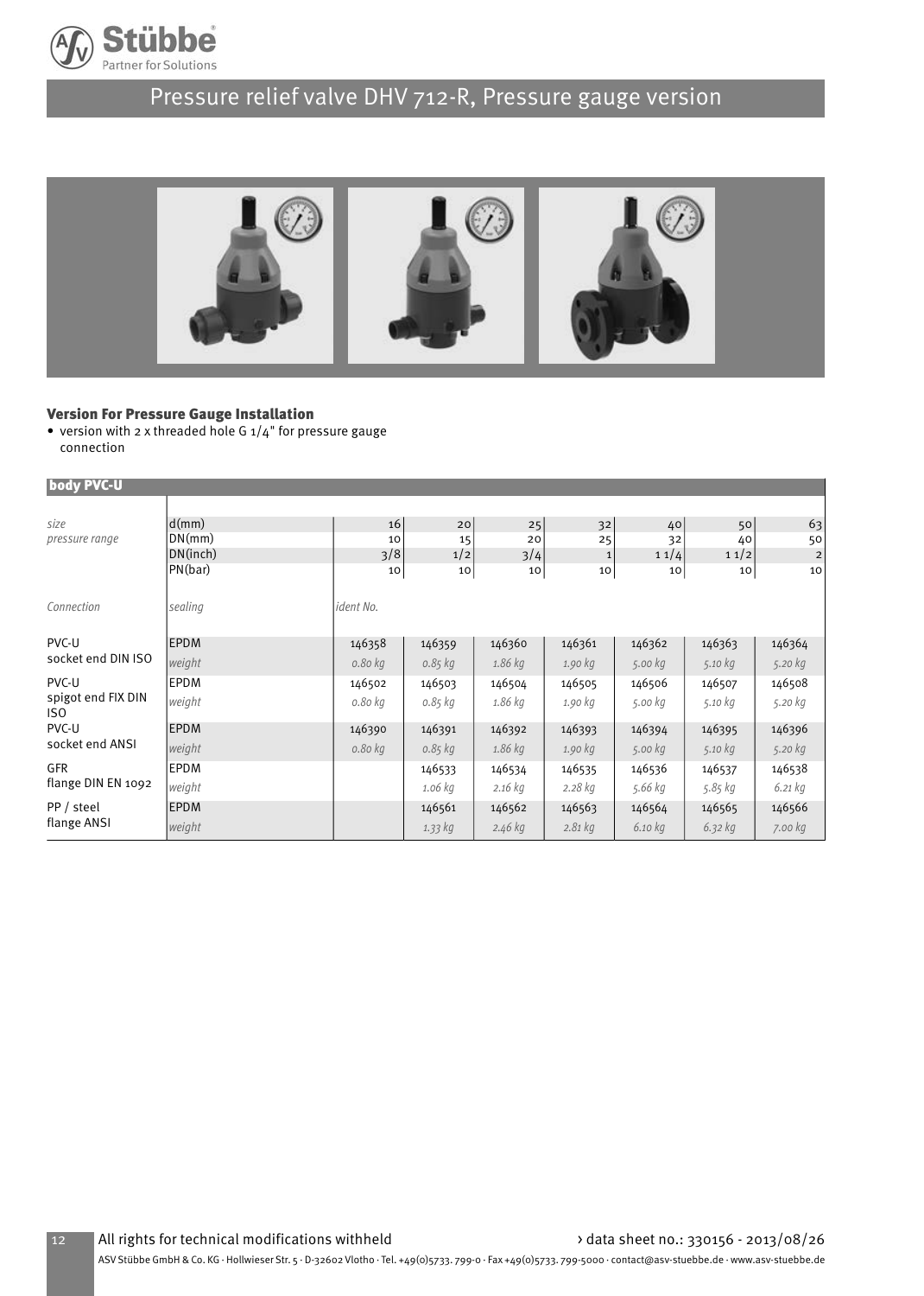

# Pressure relief valve DHV 712-R, Pressure gauge version







| d(mm)          |                | 16  | 20  | 25  | 32          | 40   | 50   | 63          |
|----------------|----------------|-----|-----|-----|-------------|------|------|-------------|
| DN(mm)         |                | 10  | 15  | 20  | 25          | 32   | 40   | 50          |
| DN(inch)       |                | 3/8 | 1/2 | 3/4 | $\mathbf 1$ | 11/4 | 11/2 | $\mathbf 2$ |
|                |                |     |     |     |             |      |      |             |
| dimensions(mm) |                |     |     |     |             |      |      |             |
|                |                |     |     |     |             |      |      |             |
|                | d              | 16  | 20  | 25  | 32          | 40   | 50   | 63          |
|                | M              | 6   | 6   | 6   | 6           | 8    | 8    | 8           |
|                | h              | 25  | 25  | 38  | 38          | 56   | 56   | 56          |
|                |                |     | 150 | 180 | 180         | 230  | 230  | 250         |
|                | L <sub>1</sub> | 144 | 144 | 174 | 174         | 224  | 224  | 244         |
|                | L <sub>2</sub> | 120 | 120 | 150 | 150         | 204  | 204  | 204         |
|                | L <sub>3</sub> | 126 | 126 | 156 | 156         | 211  | 211  | 211         |
|                | t              | 14  | 16  | 19  | 22          | 26   | 31   | 38          |
|                | H              | 174 | 174 | 202 | 202         | 262  | 262  | 262         |
|                | L4             | 144 | 144 | 174 | 174         | 224  | 224  | 244         |
| <b>GFR</b>     | b              | ٠   | 12  | 14  | 15          | 17   | 17   | 18          |
| PP / steel     | b              |     | 13  | 13  | 16          | 16   | 18   | 18          |
|                | N              | 81  | 81  | 107 | 107         | 147  | 147  | 147         |
|                | V              | 40  | 40  | 46  | 46          | 65   | 65   | 65          |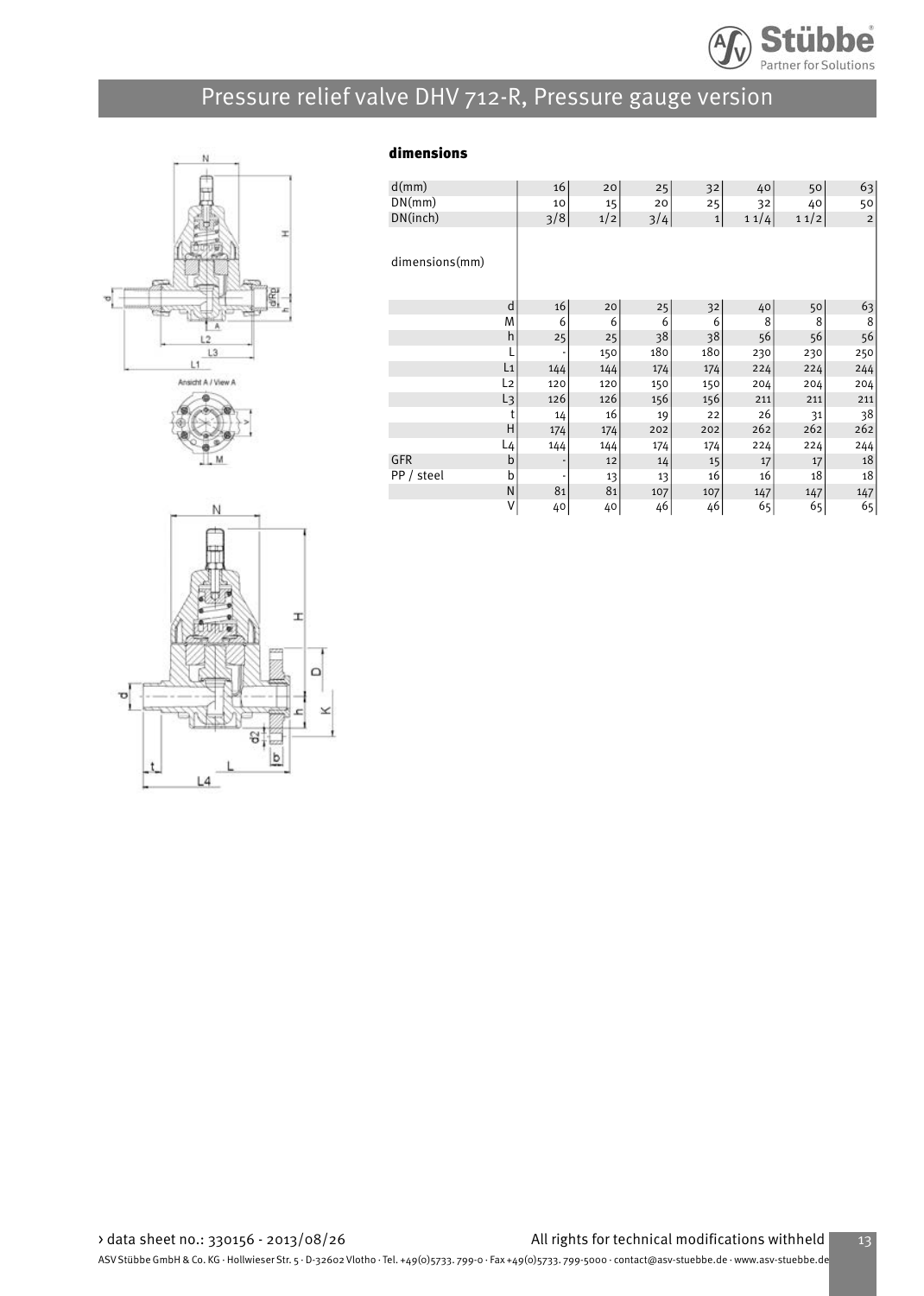

# Pressure relief valve DHV 712-R, Special Version



#### Special Version

- for media (such as HF, HCl, HNO3) for the permeation (penetration) tilt.
- piston PTFE
- PTFE-Membrane with ECTFE film

| body PVC-U                       |            |           |             |         |              |         |         |                |
|----------------------------------|------------|-----------|-------------|---------|--------------|---------|---------|----------------|
|                                  |            |           |             |         |              |         |         |                |
| size                             | d(mm)      | 16        | 20          | 25      | 32           | 40      | 50      | 63             |
| pressure range                   | DN(mm)     | 10        | 15          | 20      | 25           | 32      | 40      | 50             |
|                                  | DN(inch)   | 3/8       | 1/2         | 3/4     | $\mathbf{1}$ | 11/4    | 11/2    | $\overline{2}$ |
|                                  | PN(bar)    | 10        | 10          | 10      | 10           | 10      | 10      | 10             |
| Connection                       | sealing    | ident No. |             |         |              |         |         |                |
| PVC-U                            | <b>FPM</b> | 146374    | 146375      | 146376  | 146377       | 146378  | 146379  | 146380         |
| socket end DIN ISO               | weight     | 0.80 kg   | $0.85$ $kg$ | 1.86 kg | 1.90 kg      | 5.00 kg | 5.10 kg | 5.20 kg        |
| PVC-U                            | <b>FPM</b> | 146518    | 146519      | 146520  | 146521       | 146522  | 146523  | 146524         |
| spigot end FIX DIN<br>ISO.       | weight     | 0.80 kg   | 0.85 kg     | 1.86 kg | 1.90 kg      | 5.00 kg | 5.10 kg | 5.20 kg        |
| PVC-U                            | <b>FPM</b> | 146406    | 146407      | 146408  | 146409       | 146410  | 146411  | 146412         |
| socket end ANSI                  | weight     | 0.80 kg   | $0.85$ $kg$ | 1.86 kg | 1.90 kg      | 5.00 kg | 5.10 kg | 5.20 kg        |
| <b>GFR</b>                       | <b>FPM</b> |           | 146547      | 146548  | 146549       | 146550  | 146551  | 146552         |
| flange DIN EN 1092               | weight     |           | 1.06 kg     | 2.16 kg | $2.28$ kg    | 5.66 kg | 5.85 kg | $6.21$ $kg$    |
| PP / steel<br>flange DIN EN 1092 | <b>FPM</b> |           | 146575      | 146576  | 146577       | 146578  | 146579  | 146580         |
|                                  | weight     |           | 1.33 kg     | 2.46 kg | $2.81$ kg    | 6.10 kg | 6.32 kg | 7.00 kg        |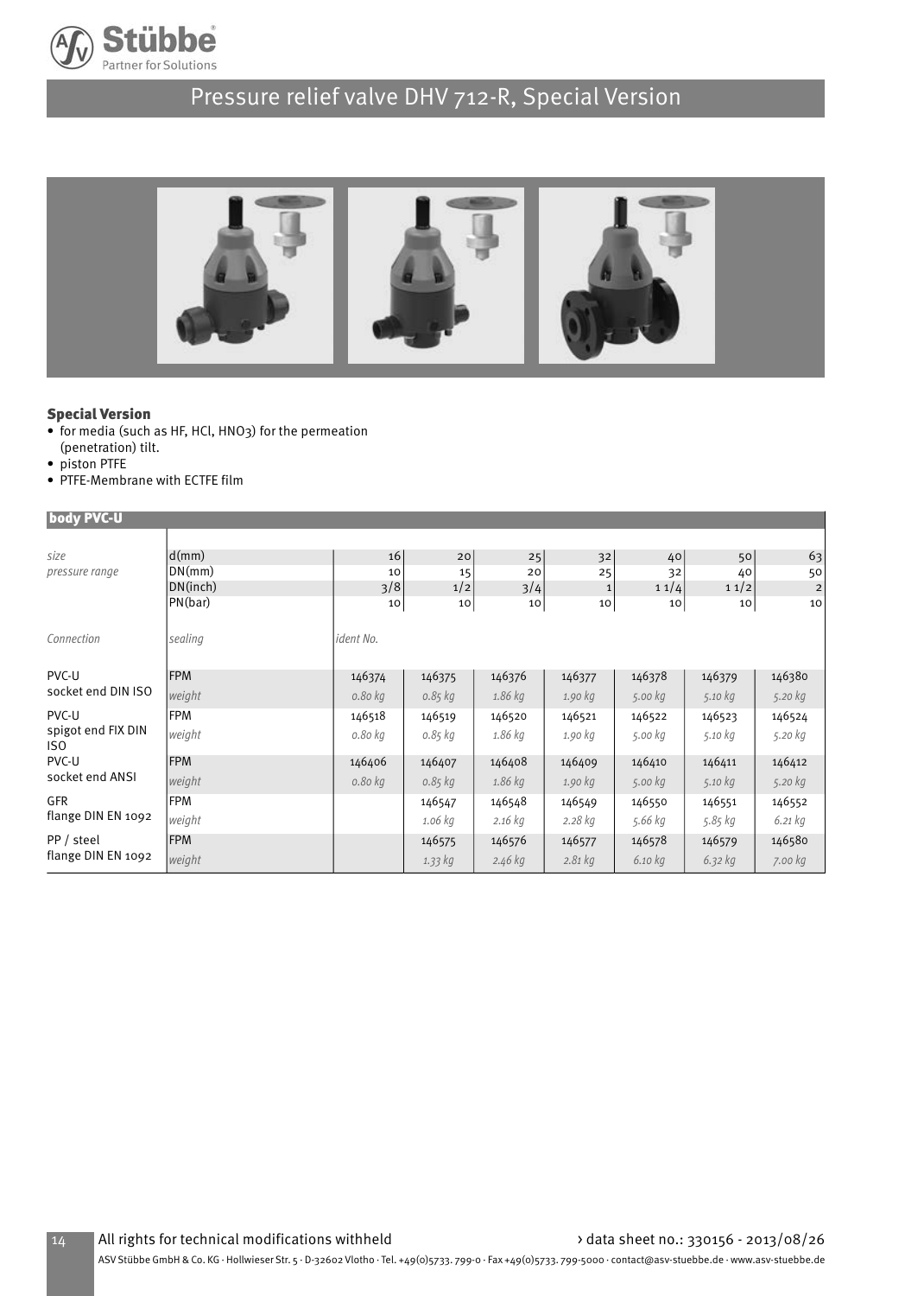

# Pressure relief valve DHV 712-R, Special Version



| <b>body PVDF</b>          |            |             |           |             |              |         |         |                |
|---------------------------|------------|-------------|-----------|-------------|--------------|---------|---------|----------------|
|                           |            |             |           |             |              |         |         |                |
| size                      | d(mm)      | 16          | 20        | 25          | 32           | 40      | 50      | 63             |
| pressure range            | DN(mm)     | 10          | 15        | 20          | 25           | 32      | 40      | 50             |
|                           | DN(inch)   | 3/8         | 1/2       | 3/4         | $\mathbf{1}$ | 11/4    | 11/2    | $\overline{c}$ |
|                           | PN(bar)    | 10          | 10        | 10          | 10           | 10      | 10      | 10             |
|                           |            |             |           |             |              |         |         |                |
| Connection                | sealing    | ident No.   |           |             |              |         |         |                |
|                           |            |             |           |             |              |         |         |                |
| <b>PVDF</b>               | <b>FPM</b> | 146678      | 146679    | 146680      | 146681       | 146682  | 146683  | 146684         |
| socket end DIN ISO        | weight     | $1.02$ $kg$ | 1.07 kg   | 2.11 kg     | $2.15$ $kg$  | 5.45 kg | 5.55 kg | 5.65 kg        |
| <b>PVDF</b>               | <b>FPM</b> |             | 146693    | 146694      | 146695       | 146696  | 146697  | 146698         |
| spigot end DIN ISO        | weight     |             | $1.07$ kg | 2.11 kg     | 2.15 kg      | 5.45 kg | 5.55 kg | 5.65 kg        |
| <b>PVDF</b>               | <b>FPM</b> | 146708      | 146709    | 146710      | 146711       | 146712  | 146713  | 146714         |
| spigot end FIX DIN<br>ISO | weight     | $1.02$ $kg$ | $1.07$ kg | 2.11 kg     | 2.15 kg      | 5.45 kg | 5.55 kg | 5.65 kg        |
| PP / steel                | <b>FPM</b> |             | 146737    | 146738      | 146739       | 146740  | 146741  | 146742         |
| flange ANSI               | weight     |             | 1.58 kg   | 2.78 kg     | 3.15 kg      | 6.67 kg | 6.84 kg | 7.61 kg        |
| PP / steel                | <b>FPM</b> |             | 146723    | 146724      | 146725       | 146726  | 146727  | 146728         |
| flange DIN EN 1092        | weight     |             | 1.61 kg   | $2.85$ $kg$ | 3.21 kg      | 6.99 kg | 7.35 kg | 7.78 kg        |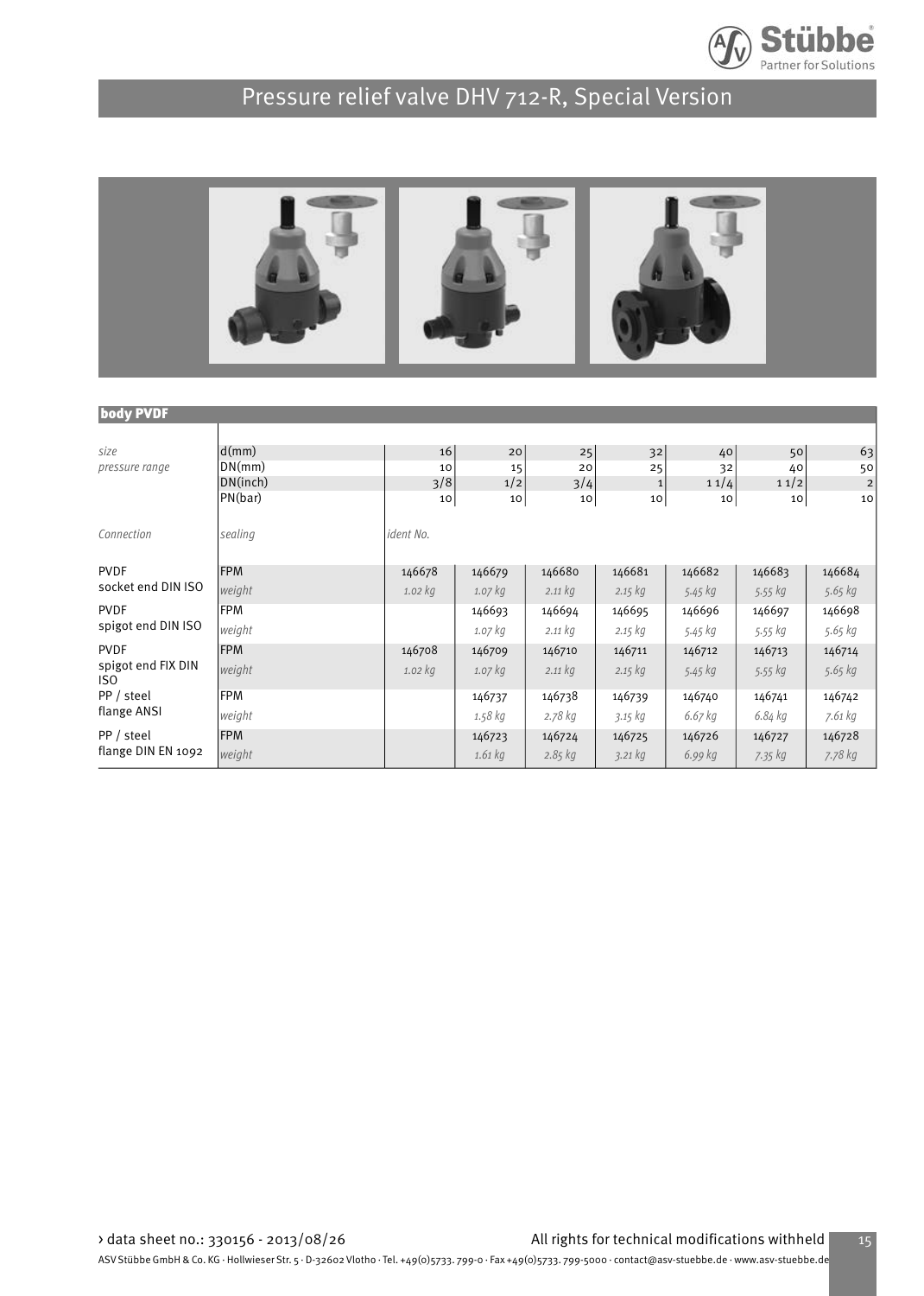

# Pressure relief valve DHV 712-R, Special Version

dimensions



| d(mm)                    |                | 16  | 20  | 25   | 32           | 40   | 50   | 63             |
|--------------------------|----------------|-----|-----|------|--------------|------|------|----------------|
| DN(mm)                   |                | 10  | 15  | 20   | 25           | 32   | 40   | 50             |
| DN(inch)                 |                | 3/8 | 1/2 | 3/4  | $\mathbf{1}$ | 11/4 | 11/2 | $\overline{2}$ |
| dimensions(mm)           |                |     |     |      |              |      |      |                |
|                          | d              | 16  | 20  | 25   | 32           | 40   | 50   | 63             |
|                          | M              | 6   | 6   | 6    | 6            | 8    | 8    | 8              |
|                          | h              | 25  | 25  | 38   | 38           | 56   | 56   | 56             |
|                          | L              |     | 150 | 180  | 180          | 230  | 230  | 250            |
| PVC-U                    | L1             | 144 | 144 | 174  | 174          | 224  | 224  | 244            |
| <b>PVDF</b>              | L <sub>1</sub> |     | 225 | 261  | 267          | 321  | 327  | 333            |
| PVC-U                    | L <sub>2</sub> | 120 | 120 | 150  | 150          | 204  | 204  | 204            |
| <b>PVDF</b>              | L2             | 119 | 119 | 149  | 149          | 203  | 203  | 203            |
| PVC-U                    | L3             | 126 | 126 | 156  | 156          | 211  | 211  | 211            |
| <b>PVDF</b>              | L3             | 127 | 125 | 156  | 156          | 209  | 209  | 209            |
|                          | t              | 14  | 16  | 19   | 22           | 26   | 31   | 38             |
|                          | H              | 174 | 174 | 202  | 202          | 262  | 262  | 262            |
|                          | $L_4$          | 144 | 144 | 174  | 174          | 224  | 224  | 244            |
| PVC-U<br>GFR             | b              |     | 12  | 14   | 15           | 17   | 17   | 18             |
| PVC-U/PVDF<br>PP / steel | $\mathbf b$    |     | 13  | 13   | 16           | 16   | 18   | 18             |
| <b>PVDF</b>              | b              |     | 13  | 14.5 | 15.5         | 17.5 | 17.5 | 19             |
|                          | N              | 81  | 81  | 107  | 107          | 147  | 147  | 147            |
|                          | V              | 40  | 40  | 46   | 46           | 65   | 65   | 65             |

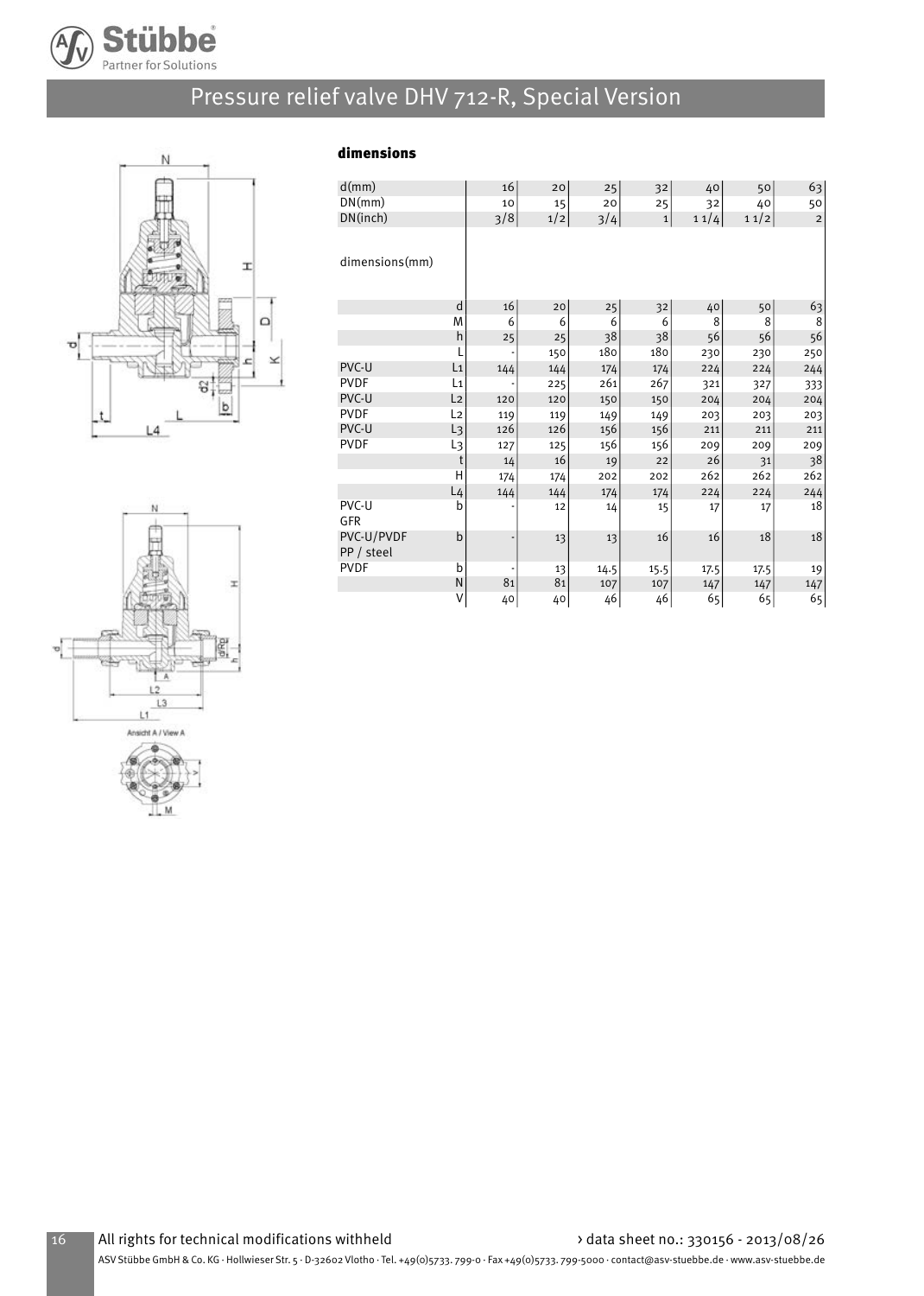

#### Item Overview

#### DHV 712-R, PVC-U, PP, PVDF

DN 10 - DN 15



| $ $ position                               | quantity       | designation       |
|--------------------------------------------|----------------|-------------------|
| $\vert$ 1                                  | $\mathbf{1}$   | valve body        |
| $\overline{\mathbf{c}}$                    | $\mathbf{1}$   | bonnet            |
| $\overline{\mathbf{3}}$                    | $\mathbf{1}$   | separating disc   |
|                                            | $\mathbf{1}$   | pressure disc     |
| $\begin{array}{c} 4 \\ 5 \\ 6 \end{array}$ | $\mathbf{1}$   | diaphragm         |
|                                            | $\mathbf{1}$   | pressure plate    |
| $\begin{array}{c} 7 \\ 8 \end{array}$      | $\mathbf{1}$   | spring plate      |
|                                            | $\mathbf{1}$   | pressure spring   |
| 9                                          | $\mathbf{1}$   | steel ball        |
| 10                                         | $\mathbf{1}$   | piston, complete  |
| 11                                         | $\mathbf{1}$   | protection cap    |
| 12.1                                       | 4              | hexagon bolt      |
| 13                                         | $\mathbf{1}$   | hexagon bolt      |
| 14                                         | $\mathbf{1}$   | counter nut       |
| 15                                         | $\mathbf{1}$   | flat sealing ring |
| 17                                         | 4              | hexagon nut       |
| 17.5                                       | 4              | washer            |
| 18                                         | 4              | washer            |
| 21                                         | $\overline{2}$ | O-ring            |
| 22                                         | $\overline{2}$ | union end         |
| 23                                         | $\overline{2}$ | union nut         |
| 24                                         | 4              | protection cap    |
| 25                                         | 4              | protection cap    |
| 27                                         | $\overline{c}$ | Plug              |

### DHV 712-R PVC-U, PP, PVDF

DN 20 - DN 50



| position     | quantity       | designation       |
|--------------|----------------|-------------------|
| $\mathbf{1}$ | $\mathbf{1}$   | valve body        |
| 2            | $\mathbf{1}$   | bonnet            |
| 3            | $\mathbf{1}$   | separating disc   |
| 4            | $\mathbf{1}$   | pressure disc     |
| 5            | $\mathbf{1}$   | diaphragm         |
| 6            | $\mathbf{1}$   | pressure plate    |
| 7            | $\mathbf{1}$   | spring plate      |
| 8            | $\mathbf{1}$   | pressure spring   |
| 9            | $\mathbf{1}$   | steel ball        |
| 10           | $\mathbf{1}$   | piston, complete  |
| 11           | $\mathbf{1}$   | protection cap    |
| 12.1         | $\overline{2}$ | hexagon bolt      |
| 13           | $\mathbf{1}$   | hexagon bolt      |
| 14           | $\mathbf{1}$   | counter nut       |
| 15           | $\mathbf{1}$   | flat sealing ring |
| 16           | 4              | hexagon bolt      |
| 17           | 6              | hexagon nut       |
| 17.5         | 6              | washer            |
| 18           | 6              | washer            |
| 21           | $\overline{2}$ | 0-ring            |
| 22           | $\overline{2}$ | union end         |
| 23           | $\overline{2}$ | union nut         |
| 24           | 4              | protection cap    |
| 25           | 4              | protection cap    |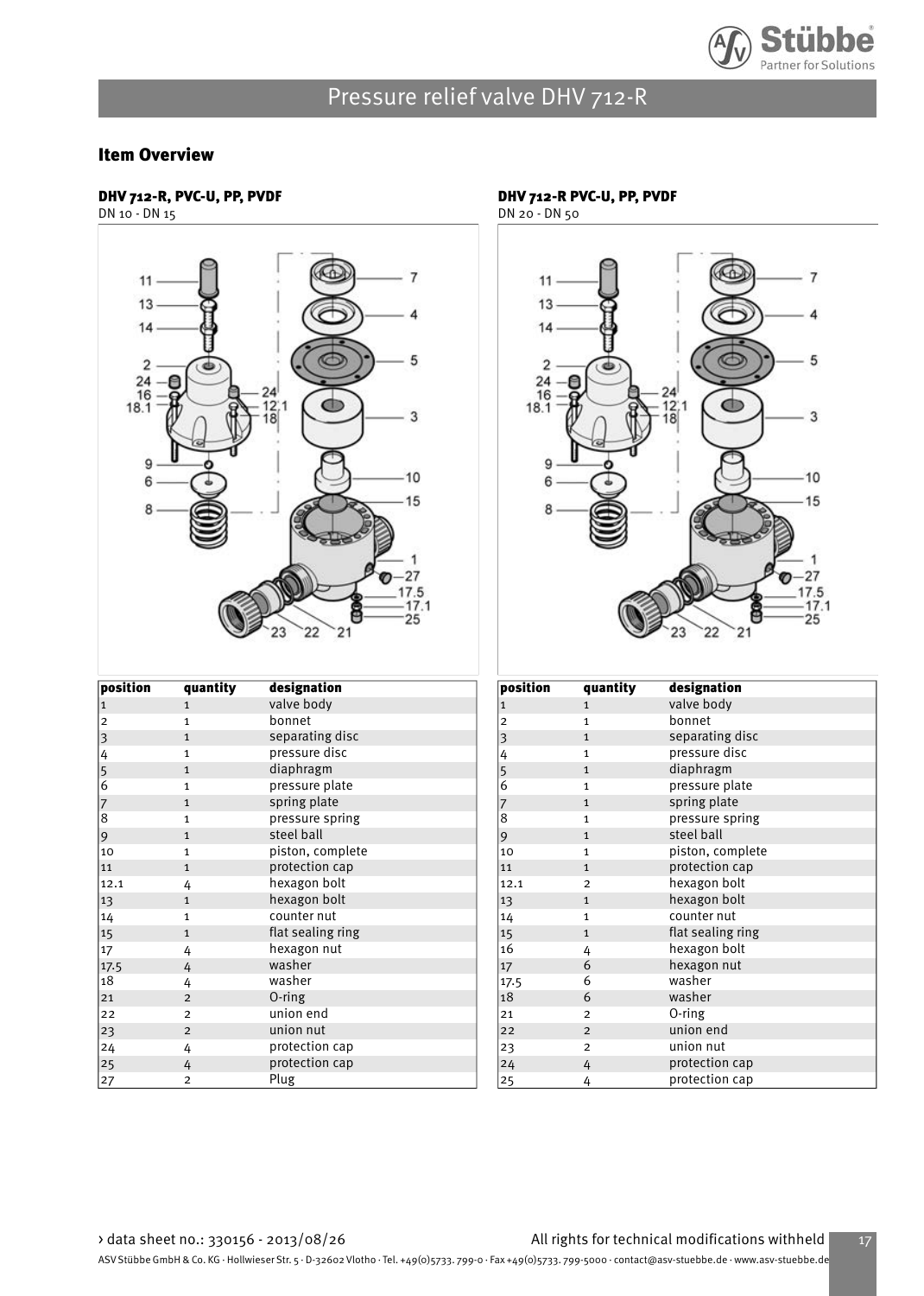

DHV 712-R PTFE

#### DHV 712-R PTFE

DN 10 - DN 15

### $\overline{7}$  $13.$  $\overline{2}$  $\frac{24}{17.2}$ <br>18.2  $10.1$  $-10.2$  $-10.3$  $\mathbf{1}$  $21.1$  $.18.2$ <br> $.12.2$



| position       | quantity       | designation       |
|----------------|----------------|-------------------|
| $\mathbf{1}$   | $\mathbf{1}$   | valve body        |
| $\overline{c}$ | $\mathbf{1}$   | bonnet            |
| 3              | $\mathbf{1}$   | separating disc   |
| 4              | $\mathbf{1}$   | pressure disc     |
| 5              | $\mathbf{1}$   | diaphragm         |
| $\overline{6}$ | $\mathbf{1}$   | pressure plate    |
| 7              | $\mathbf{1}$   | spring plate      |
| 8              | $\mathbf{1}$   | pressure spring   |
| 9              | $\mathbf{1}$   | steel ball        |
| 10.1           | $\mathbf{1}$   | piston            |
| 10.2           | $\mathbf{1}$   | piston point      |
| 10.3           | $\mathbf{1}$   | flat sealing ring |
| 11             | $\mathbf{1}$   | protection cap    |
| 12             | 4              | hexagon bolt      |
| 13             | $\mathbf{1}$   | hexagon bolt      |
| 14             | $\mathbf{1}$   | counter nut       |
| 15             | $\mathbf{1}$   | flat sealing ring |
| 17             | 4              | hexagon nut       |
| 17.2           | 4              | washer            |
| 18.2           | 4              | washer            |
| 21             | $\overline{2}$ | 0-ring            |
| 22             | $\overline{2}$ | union end         |
| 23             | $\overline{2}$ | union nut         |
| 24             | 4              | protection cap    |
| 25             | 4              | protection cap    |
| 27             | 2              | Plug              |

| position                                   | quantity       | designation       |
|--------------------------------------------|----------------|-------------------|
| $\vert$ 1                                  | $\mathbf{1}$   | valve body        |
| $\mathbf 2$                                | $\mathbf{1}$   | bonnet            |
| $\vert$ 3                                  | $\mathbf{1}$   | separating disc   |
|                                            | $\mathbf{1}$   | pressure disc     |
| $\begin{array}{c} 4 \\ 5 \\ 6 \end{array}$ | $\mathbf{1}$   | diaphragm         |
|                                            | $\mathbf{1}$   | pressure plate    |
| $\frac{7}{8}$                              | $\mathbf{1}$   | spring plate      |
|                                            | 1              | pressure spring   |
| 9                                          | $\mathbf{1}$   | steel ball        |
| 10.1                                       | $\mathbf{1}$   | piston            |
| 10.2                                       | $\mathbf{1}$   | piston point      |
| 11                                         | $\mathbf{1}$   | protection cap    |
| 12                                         | 4              | hexagon bolt      |
| 13                                         | $\mathbf{1}$   | hexagon bolt      |
| 14                                         | $\mathbf{1}$   | counter nut       |
| 15                                         | 1              | flat sealing ring |
| 17                                         | 4              | hexagon nut       |
| 17.2                                       | 4              | washer            |
| 18.2                                       | 6              | washer            |
| 21                                         | $\overline{2}$ | O-ring            |
| 22                                         | $\overline{2}$ | union end         |
| 23                                         | $\overline{2}$ | union nut         |
| 24                                         | 4              | protection cap    |
| 25                                         | 4              | protection cap    |
| 27                                         | $\overline{c}$ | Plug              |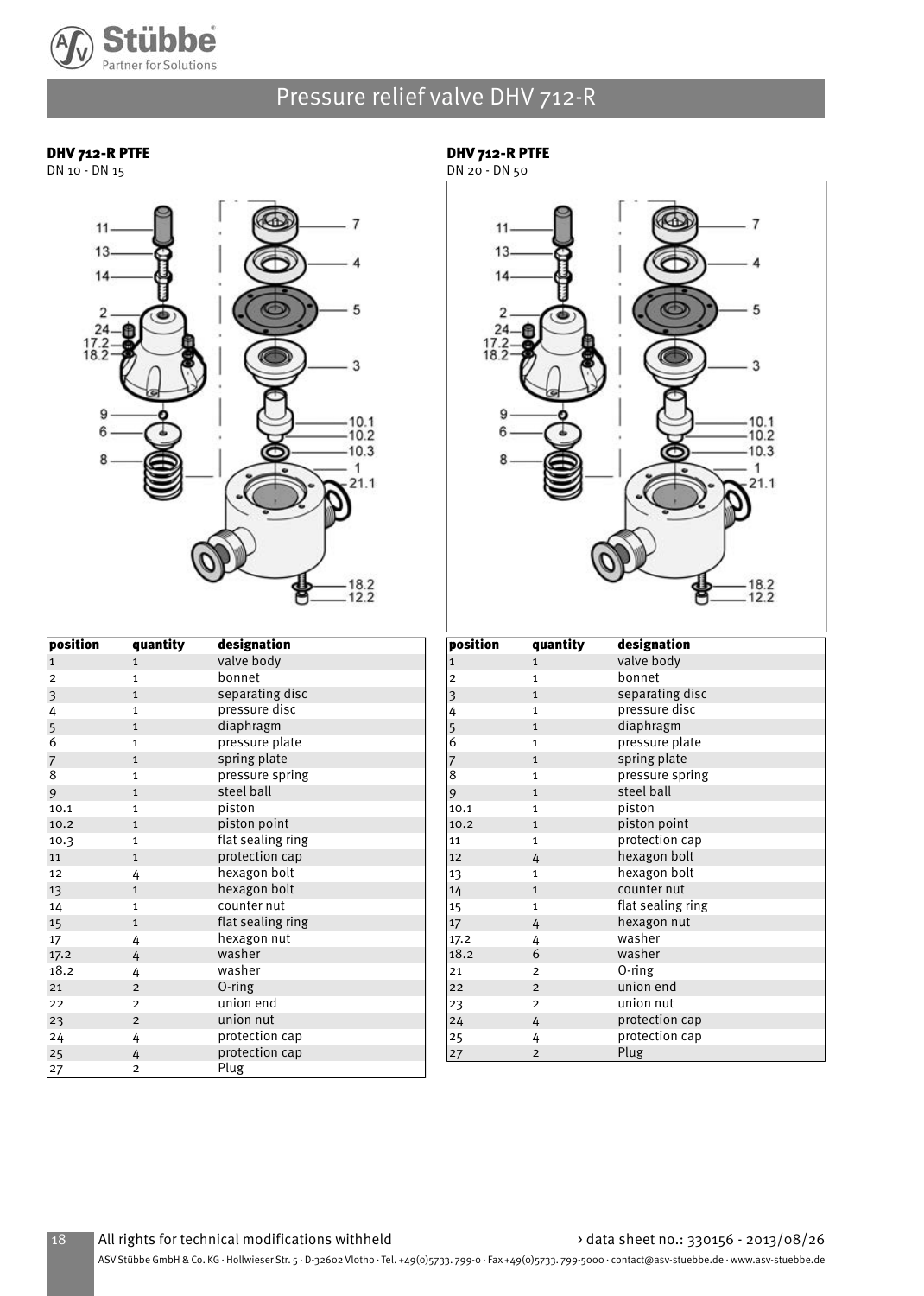

#### stainless steel 1.4571

DN 10 - DN 15



| position      | quantity       | designation       |
|---------------|----------------|-------------------|
| 1             | 1              | valve body        |
| 2             | $\mathbf{1}$   | bonnet            |
| 3             | $\mathbf{1}$   | separating disc   |
| 4             | $\mathbf{1}$   | pressure disc     |
| $\frac{5}{6}$ | $\mathbf{1}$   | diaphragm         |
|               | $\mathbf{1}$   | pressure plate    |
| 7             | $\mathbf{1}$   | spring plate      |
| 8             | $\mathbf{1}$   | pressure spring   |
| 9             | $\mathbf{1}$   | steel ball        |
| 10.1          | $\mathbf{1}$   | piston            |
| 10.2          | $\mathbf{1}$   | piston point      |
| 10.3          | $\mathbf{1}$   | flat sealing ring |
| 11            | $\mathbf{1}$   | protection cap    |
| 12            | 4              | hexagon bolt      |
| 13            | $\mathbf{1}$   | hexagon bolt      |
| 14            | $\mathbf{1}$   | counter nut       |
| 18            | 4              | washer            |
| 21            | $\overline{2}$ | 0-ring            |
| 24            | 4              | protection cap    |

#### stainless steel 1.4571



| position | quantity       | designation       |
|----------|----------------|-------------------|
| 1        | $\mathbf{1}$   | valve body        |
| 2        | $\mathbf{1}$   | bonnet            |
| 3        | $\mathbf{1}$   | separating disc   |
| 4        | 1              | pressure disc     |
| 5        | $\mathbf{1}$   | diaphragm         |
| 6        | $\mathbf{1}$   | pressure plate    |
| 7        | $\mathbf{1}$   | spring plate      |
| 8        | $\mathbf{1}$   | pressure spring   |
| 9        | $\mathbf{1}$   | steel ball        |
| 10.1     | $\mathbf{1}$   | piston            |
| 10.2     | $\mathbf{1}$   | piston point      |
| 10.3     | 1              | flat sealing ring |
| 11       | $\mathbf{1}$   | protection cap    |
| 12       | 6              | hexagon bolt      |
| 13       | $\mathbf{1}$   | hexagon bolt      |
| 14       | $\mathbf{1}$   | counter nut       |
| 18       | 6              | washer            |
| 21       | $\overline{2}$ | $0$ -ring         |
| 24       | 6              | protection cap    |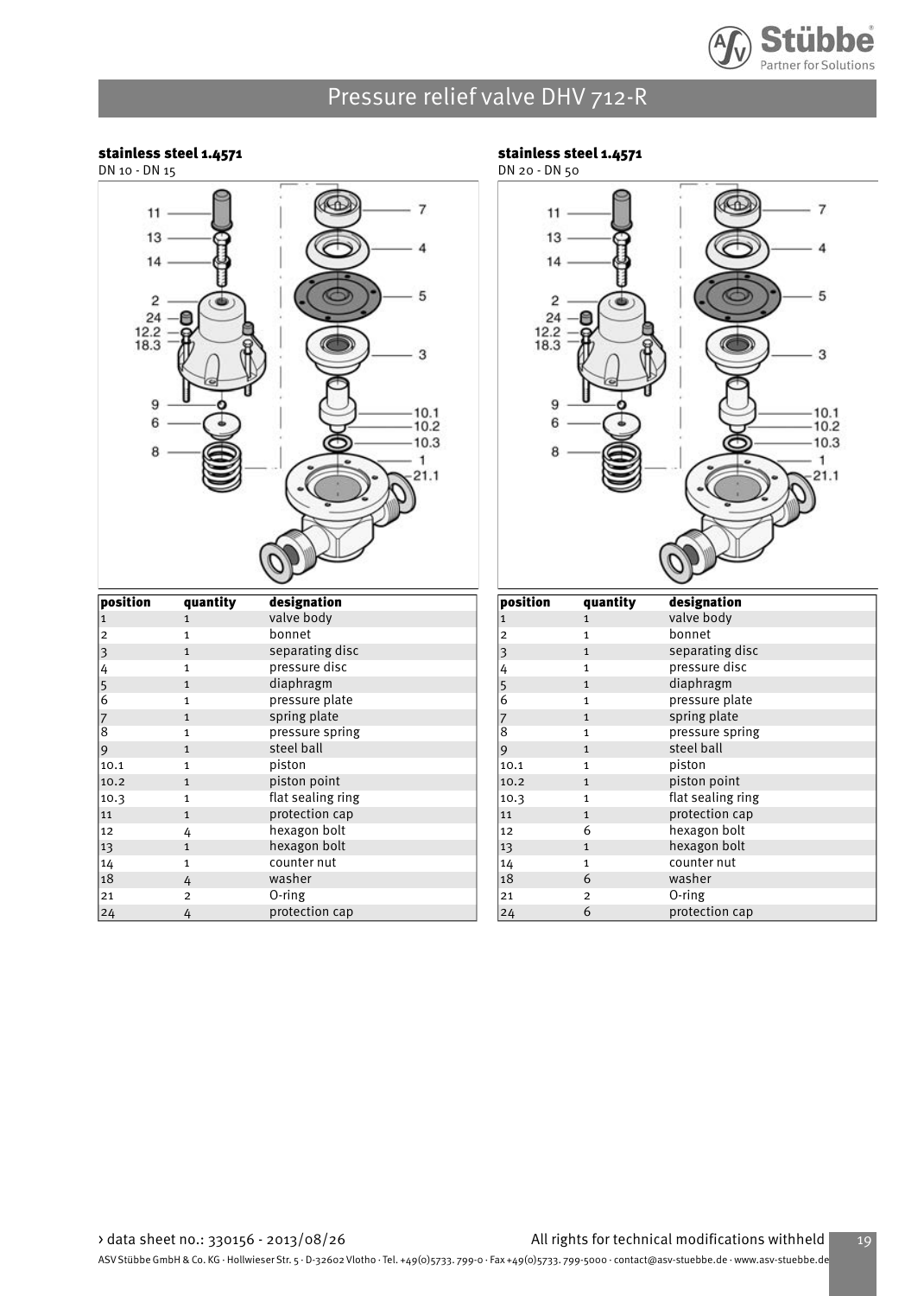

### Characteristic curves



The valve is set tight at 5 bar.

A flow of approx. 2000 l/h is reached at a pressure increase of 1 bar. According to the curve, this results in the following values:

set pressure pE: 5 bar; working pressure pA: 6 bar; opening pressure pÖ: 5.5 bar; closing pressure pS: 5.2 bar DN 10 DN 20



PVC-UIPPIPVDE

Edelstahl (1,4571)

PIFE

200 400 600 800 1000 1200 1400 1600 1800 2000

 $Q(Nh)$ 



pA = working pressure  $Q = flow$ 





pA = working pressure  $Q = flow$ 



pA = working pressure

10

 $\overline{9}$ 

8

 $\overline{7}$ 

6

5

4 3

 $\overline{c}$ 

1

0

 $\ddot{\mathbf{0}}$ 

pA (bar)

 $Q = flow$ DN 15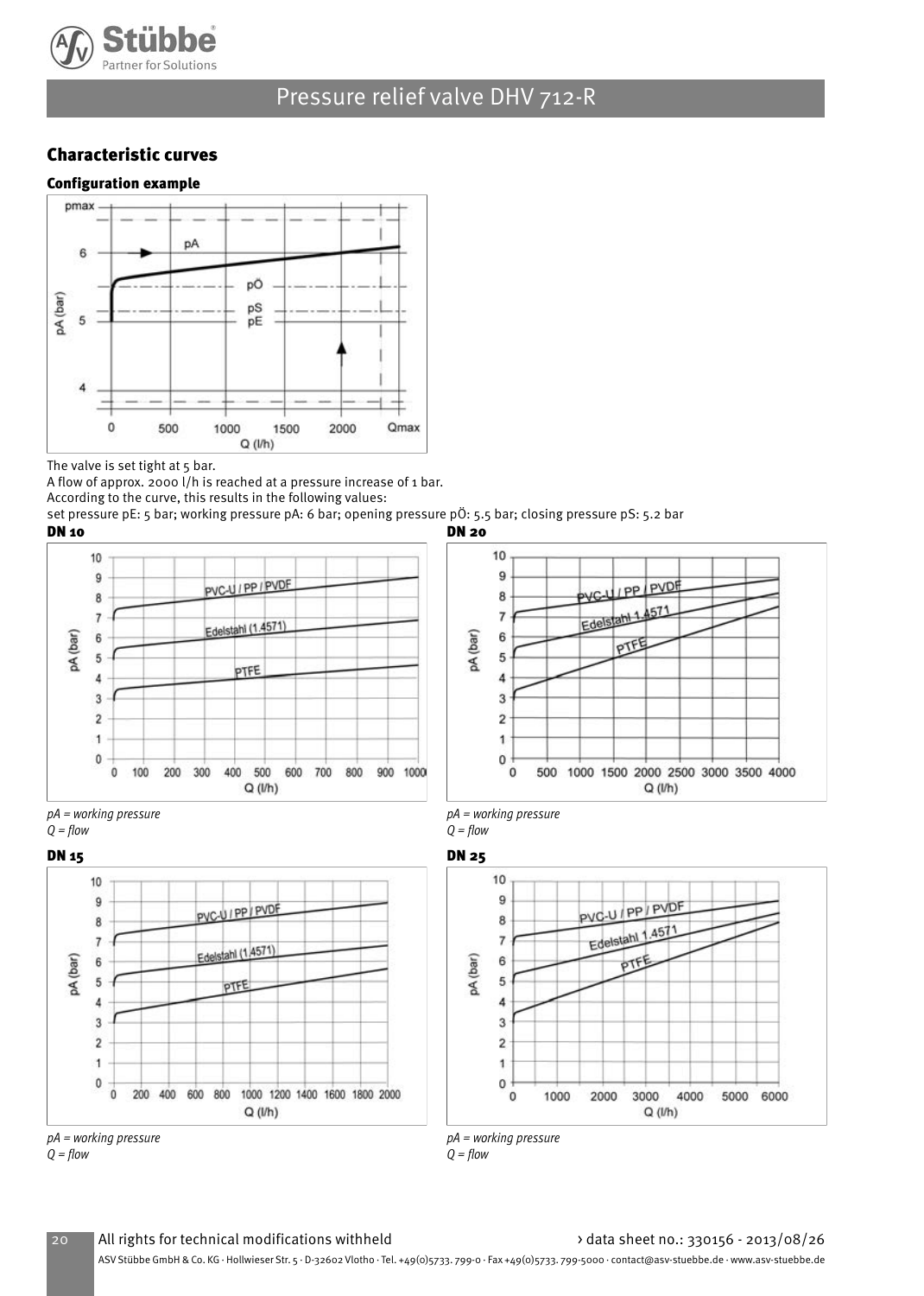



pA = working pressure  $Q = flow$ 

DN 40



pA = working pressure  $Q = flow$ 

DN 50